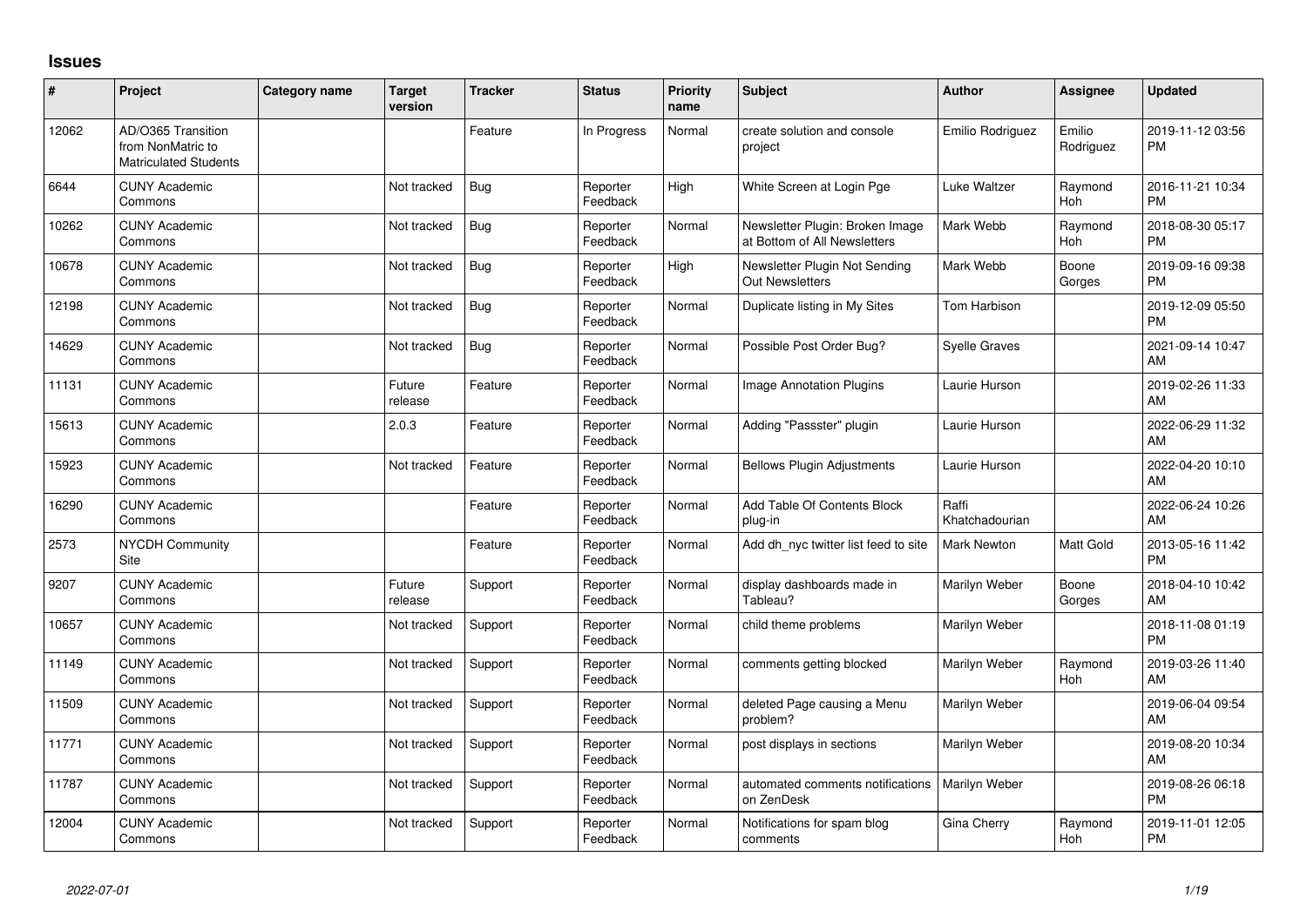| #     | Project                         | Category name | <b>Target</b><br>version | <b>Tracker</b> | <b>Status</b>        | <b>Priority</b><br>name | <b>Subject</b>                                                     | <b>Author</b> | <b>Assignee</b> | <b>Updated</b>                |
|-------|---------------------------------|---------------|--------------------------|----------------|----------------------|-------------------------|--------------------------------------------------------------------|---------------|-----------------|-------------------------------|
| 12484 | <b>CUNY Academic</b><br>Commons |               | Not tracked              | Support        | Reporter<br>Feedback | Normal                  | Sign up Code for COIL Course<br>starting in March                  | Laurie Hurson | Matt Gold       | 2020-03-02 02:26<br><b>PM</b> |
| 13034 | <b>CUNY Academic</b><br>Commons |               | Not tracked              | Support        | Reporter<br>Feedback | Normal                  | a site is asking people to join the<br>Commons to get a download   | Marilyn Weber |                 | 2020-07-12 07:23<br>AM        |
| 13255 | <b>CUNY Academic</b><br>Commons |               | Not tracked              | Support        | Reporter<br>Feedback | Normal                  | Accessibility problems                                             | Marilyn Weber |                 | 2020-09-01 05:48<br><b>PM</b> |
| 14398 | <b>CUNY Academic</b><br>Commons |               | Not tracked              | Support        | Reporter<br>Feedback | Normal                  | Events plug-in notification problem                                | Marilyn Weber |                 | 2021-05-11 11:21<br>AM        |
| 14538 | <b>CUNY Academic</b><br>Commons |               | Not tracked              | Support        | Reporter<br>Feedback | Normal                  | <b>Weebly To Commons</b>                                           | Laurie Hurson |                 | 2021-09-14 10:47<br>AM        |
| 14784 | <b>CUNY Academic</b><br>Commons |               |                          | Support        | Reporter<br>Feedback | Normal                  | User report of logo problem when<br>using Customizer theme         | Marilyn Weber |                 | 2021-09-17 10:25<br>AM        |
| 14842 | <b>CUNY Academic</b><br>Commons |               | Not tracked              | Support        | Reporter<br>Feedback | Normal                  | Question about widgets and block<br>editor                         | Gina Cherry   |                 | 2021-10-06 03:01<br><b>PM</b> |
| 14900 | <b>CUNY Academic</b><br>Commons |               | Not tracked              | Support        | Reporter<br>Feedback | Normal                  | previous theme?                                                    | Marilyn Weber |                 | 2021-10-25 10:31<br>AM        |
| 15169 | <b>CUNY Academic</b><br>Commons |               | 2.0.3                    | Support        | Reporter<br>Feedback | Normal                  | new Prelude website zipfiles for<br>custom theme and other files.  | Marilyn Weber |                 | 2022-06-29 11:32<br>AM        |
| 15176 | <b>CUNY Academic</b><br>Commons |               | Not tracked              | Support        | Reporter<br>Feedback | Normal                  | Archiving Q Writing & Old<br>Wordpress Sites on the Commons        | Laurie Hurson |                 | 2022-02-08 10:28<br>AM        |
| 15260 | <b>CUNY Academic</b><br>Commons |               |                          | Support        | Reporter<br>Feedback | Normal                  | Diacritical markings   European<br><b>Stages</b>                   | Marilyn Weber |                 | 2022-02-04 08:16<br>AM        |
| 15370 | <b>CUNY Academic</b><br>Commons |               |                          | Support        | Reporter<br>Feedback | Normal                  | All-in-One Event Calendar?                                         | Marilyn Weber |                 | 2022-02-17 11:03<br>AM        |
| 15655 | <b>CUNY Academic</b><br>Commons |               | 2.0.3                    | Support        | Reporter<br>Feedback | Normal                  | Event Aggregator plugin?                                           | Marilyn Weber |                 | 2022-06-29 11:32<br>AM        |
| 16099 | <b>CUNY Academic</b><br>Commons |               |                          | Support        | Reporter<br>Feedback | Normal                  | request for Newsletter Glue                                        | Marilyn Weber |                 | 2022-05-13 12:14<br><b>PM</b> |
| 16110 | <b>CUNY Academic</b><br>Commons |               |                          | Support        | Reporter<br>Feedback | Normal                  | remove Creative Commons<br>license from pages?                     | Marilyn Weber | Raymond<br>Hoh  | 2022-05-17 06:11<br><b>PM</b> |
| 14504 | <b>CUNY Academic</b><br>Commons |               | Not tracked              | Publicity      | Reporter<br>Feedback | Normal                  | Adding showcases to home page<br>menu                              | Laurie Hurson | Boone<br>Gorges | 2022-01-19 03:26<br><b>PM</b> |
| 2576  | <b>NYCDH Community</b><br>Site  |               |                          | <b>Bug</b>     | Hold                 | Low                     | Test Next Button in Javascript<br><b>Tutorial Under Activities</b> | Mark Newton   | Alex Gil        | 2013-05-18 02:55<br><b>PM</b> |
| 13912 | <b>CUNY Academic</b><br>Commons |               | Not tracked              | Feature        | Hold                 | Low                     | posting "missed schedule"                                          | Marilyn Weber |                 | 2021-02-23 10:46<br>AM        |
| 16092 | <b>CUNY Academic</b><br>Commons |               | Future<br>release        | Feature        | Hold                 | Normal                  | Don't show main site in Site<br>search results                     | Boone Gorges  | Boone<br>Gorges | 2022-05-17 03:12<br>PM        |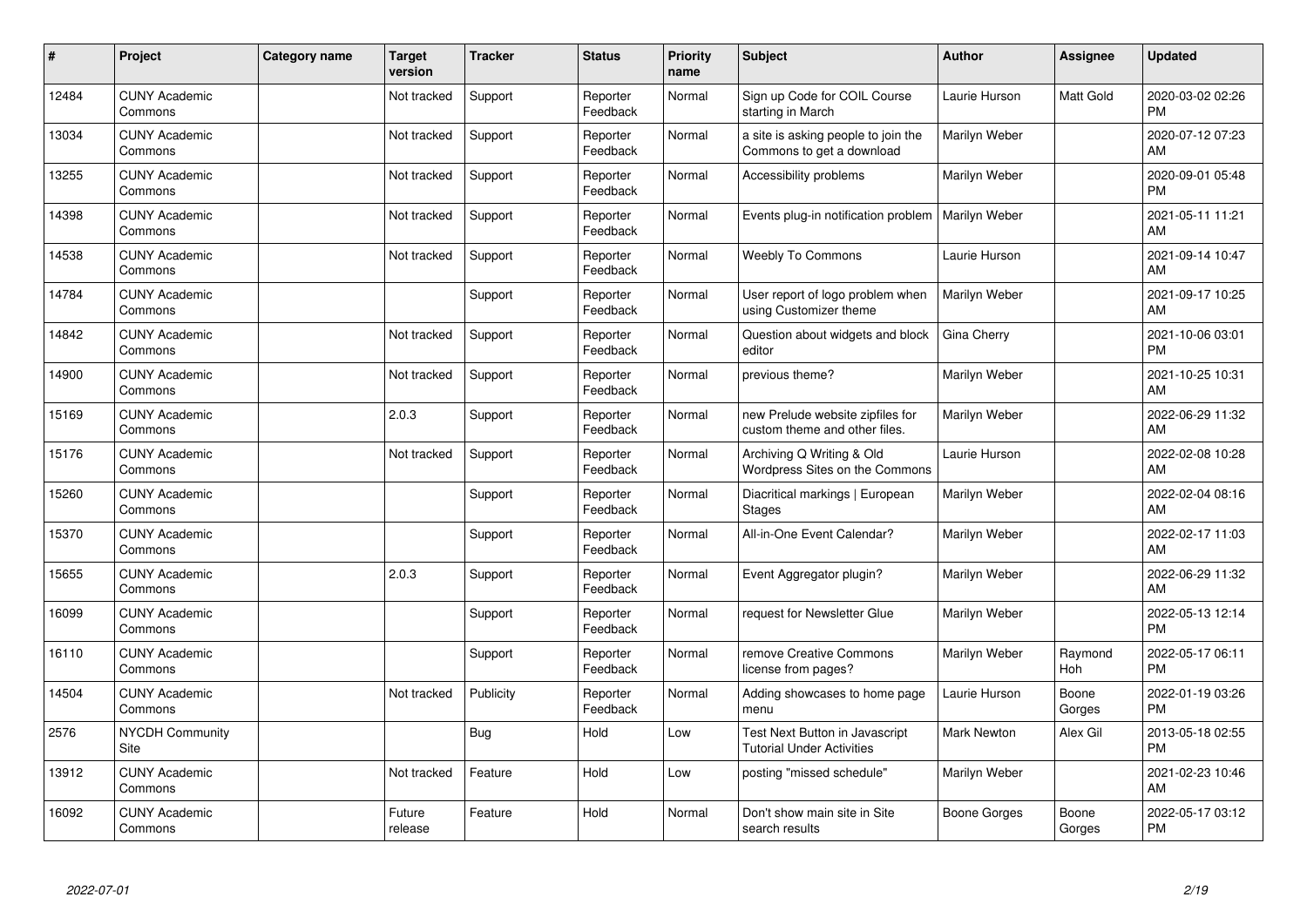| #     | Project                         | <b>Category name</b> | <b>Target</b><br>version | Tracker    | <b>Status</b> | <b>Priority</b><br>name | <b>Subject</b>                                                                        | <b>Author</b>           | Assignee            | <b>Updated</b>                |
|-------|---------------------------------|----------------------|--------------------------|------------|---------------|-------------------------|---------------------------------------------------------------------------------------|-------------------------|---------------------|-------------------------------|
| 11848 | <b>CUNY Academic</b><br>Commons |                      | Not tracked              | Support    | Hold          | Normal                  | a Dean of Faculty wants to share<br>a large file                                      | Marilyn Weber           |                     | 2019-09-24 08:44<br>AM        |
| 12436 | <b>CUNY Academic</b><br>Commons |                      | Not tracked              | Bug        | Assigned      | Normal                  | Nightly system downtime                                                               | <b>Boone Gorges</b>     |                     | 2020-08-01 09:30<br>AM        |
| 2618  | <b>NYCDH Community</b><br>Site  |                      |                          | <b>Bug</b> | Assigned      | Low                     | Mark blogs as spam when created<br>by users marked as spam                            | Matt Gold               | Boone<br>Gorges     | 2013-06-09 11:38<br><b>PM</b> |
| 8992  | <b>NYCDH Community</b><br>Site  |                      |                          | Bug        | Assigned      | Normal                  | Multiple RBE error reports                                                            | <b>Matt Gold</b>        | Raymond<br>Hoh      | 2017-12-11 05:43<br><b>PM</b> |
| 7828  | <b>CUNY Academic</b><br>Commons |                      | Not tracked              | Feature    | Assigned      | Normal                  | Theme Assessment 2017                                                                 | Margaret Galvan         | Margaret<br>Galvan  | 2017-05-02 10:41<br><b>PM</b> |
| 8837  | <b>CUNY Academic</b><br>Commons |                      | Not tracked              | Feature    | Assigned      | Normal                  | Create a form to request info from<br>people requesting premium<br>themes and plugins | Matt Gold               | Marilyn<br>Weber    | 2017-11-14 03:35<br>PM        |
| 10368 | <b>CUNY Academic</b><br>Commons |                      | Future<br>release        | Feature    | Assigned      | Normal                  | Use ORCID data to populate<br>academic profile page                                   | Stephen Francoeur       | Boone<br>Gorges     | 2018-09-25 01:53<br><b>PM</b> |
| 11517 | <b>CUNY Academic</b><br>Commons |                      | Not tracked              | Feature    | Assigned      | Normal                  | wp-accessibility plugin should not<br>strip 'target="_blank" by default               | Boone Gorges            | Laurie Hurson       | 2019-09-24 09:57<br>AM        |
| 2571  | <b>NYCDH Community</b><br>Site  |                      |                          | Feature    | Assigned      | Normal                  | Add Google custom search box to<br>homepage                                           | <b>Mark Newton</b>      | Raymond<br>Hoh      | 2013-05-18 07:49<br><b>PM</b> |
| 2574  | <b>NYCDH Community</b><br>Site  |                      |                          | Feature    | Assigned      | Normal                  | Add Way to Upload Files to<br>Groups                                                  | <b>Mark Newton</b>      | Raymond<br>Hoh      | 2013-05-18 07:46<br><b>PM</b> |
| 2577  | <b>NYCDH Community</b><br>Site  |                      |                          | Feature    | Assigned      | Low                     | Investigate Potential to Add Links<br>to the Forum                                    | Mark Newton             | Alex Gil            | 2013-05-16 09:40<br><b>PM</b> |
| 11519 | <b>CUNY Academic</b><br>Commons |                      | Not tracked              | Support    | Assigned      | Normal                  | comment option not appearing                                                          | Marilyn Weber           |                     | 2019-09-24 10:28<br>AM        |
| 2612  | <b>CUNY Academic</b><br>Commons |                      | Not tracked              | Publicity  | Assigned      | Normal                  | Pinterest site for the Commons                                                        | local admin             | Sarah<br>Morgano    | 2016-03-04 11:19<br>AM        |
| 4235  | <b>CUNY Academic</b><br>Commons |                      | Not tracked              | Design/UX  | Assigned      | Normal                  | Explore user experience around<br>comments on forum topics vs docs                    | <b>Matt Gold</b>        | Samantha<br>Raddatz | 2015-07-21 10:23<br>AM        |
| 11392 | <b>CUNY Academic</b><br>Commons |                      | Future<br>release        | Bug        | New           | Normal                  | Migrate users away from<br><b>StatPress</b>                                           | Boone Gorges            |                     | 2019-04-23 03:53<br><b>PM</b> |
| 11879 | <b>CUNY Academic</b><br>Commons |                      | Not tracked              | Bug        | New           | Normal                  | Hypothesis comments appearing<br>on multiple, different pdfs across<br>blogs          | Laurie Hurson           | Laurie Hurson       | 2019-09-19 02:39<br><b>PM</b> |
| 13949 | <b>CUNY Academic</b><br>Commons |                      | Not tracked              | Bug        | New           | Normal                  | Continued debugging of runaway<br>MySQL connections                                   | Matt Gold               | Boone<br>Gorges     | 2021-09-14 10:42<br>AM        |
| 14792 | <b>CUNY Academic</b><br>Commons |                      |                          | <b>Bug</b> | New           | Normal                  | Inconsistent email notifications<br>from gravity forms                                | Raffi<br>Khatchadourian |                     | 2021-10-04 01:50<br><b>PM</b> |
| 14936 | <b>CUNY Academic</b><br>Commons |                      |                          | <b>Bug</b> | New           | Normal                  | Commons websites blocked by<br>SPS campus network                                     | Laurie Hurson           |                     | 2021-11-03 03:57<br>PM        |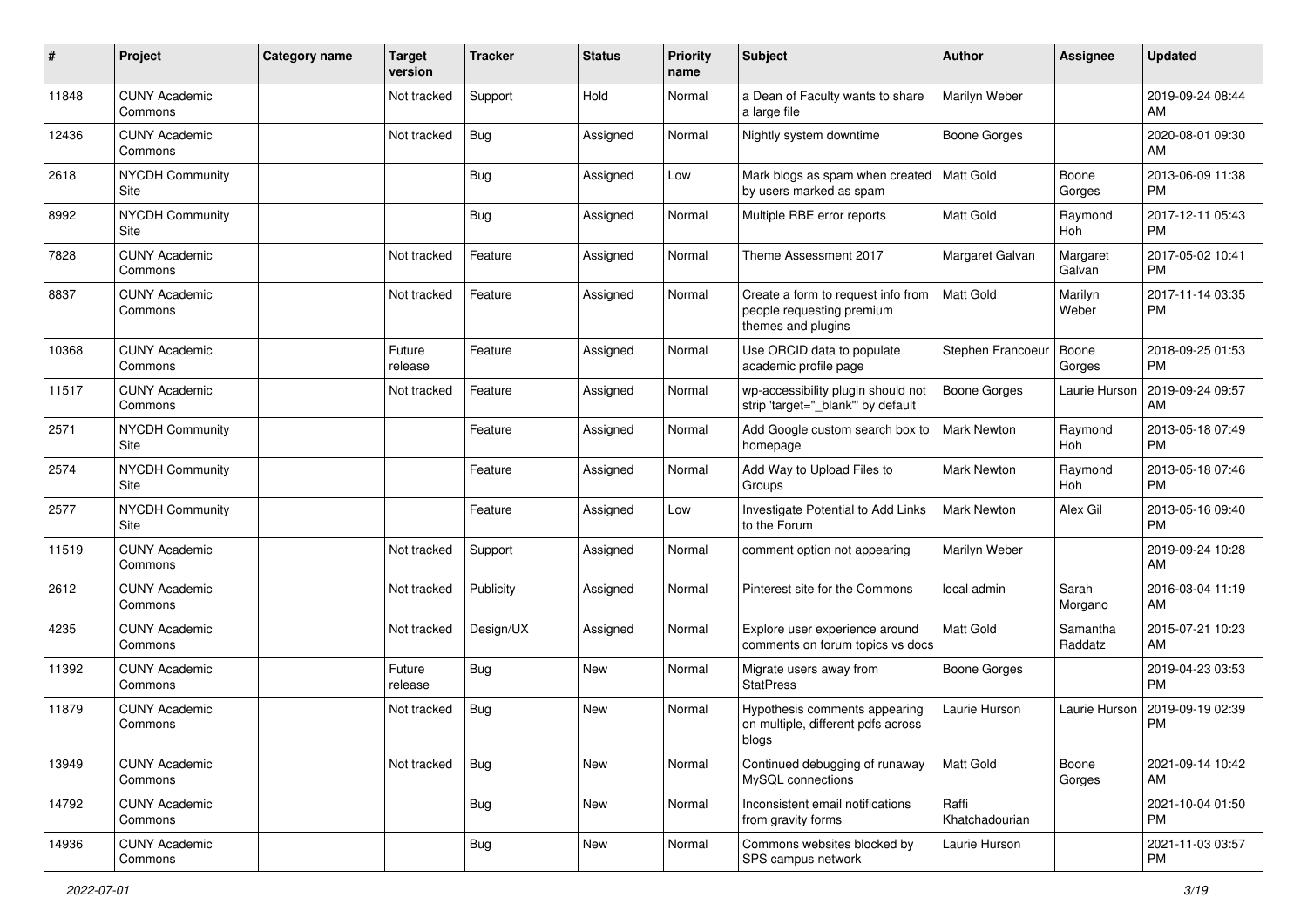| $\pmb{\#}$ | Project                         | Category name | <b>Target</b><br>version | <b>Tracker</b> | <b>Status</b> | <b>Priority</b><br>name | <b>Subject</b>                                                                                                                               | Author                  | Assignee          | <b>Updated</b>                |
|------------|---------------------------------|---------------|--------------------------|----------------|---------------|-------------------------|----------------------------------------------------------------------------------------------------------------------------------------------|-------------------------|-------------------|-------------------------------|
| 14940      | <b>CUNY Academic</b><br>Commons |               |                          | Bug            | <b>New</b>    | Normal                  | Discrepancy between Commons<br>profile "sites" and actual # of sites                                                                         | Laurie Hurson           |                   | 2021-11-08 11:09<br>AM        |
| 15757      | <b>CUNY Academic</b><br>Commons |               |                          | Bug            | New           | Normal                  | Members # do not match                                                                                                                       | Laurie Hurson           |                   | 2022-03-30 04:52<br><b>PM</b> |
| 16294      | <b>CUNY Academic</b><br>Commons |               |                          | Bug            | <b>New</b>    | Urgent                  | CAC is down                                                                                                                                  | Raffi<br>Khatchadourian |                   | 2022-06-27 02:00<br><b>PM</b> |
| 16307      | <b>CUNY Academic</b><br>Commons |               |                          | <b>Bug</b>     | <b>New</b>    | Normal                  | Add brief messaging to<br>accept/decline group membership<br>requests                                                                        | <b>Matt Gold</b>        | Boone<br>Gorges   | 2022-06-27 06:13<br><b>PM</b> |
| 16318      | <b>CUNY Academic</b><br>Commons |               |                          | <b>Bug</b>     | <b>New</b>    | Normal                  | Unable to Access block editor or<br>embed YouTube videos in new<br>pages, in one site only                                                   | <b>Syelle Graves</b>    |                   | 2022-06-29 02:24<br><b>PM</b> |
| 9908       | <b>CUNY Academic</b><br>Commons |               | Not tracked              | Feature        | <b>New</b>    | Normal                  | Is it possible to send email<br>updates to users (or an email<br>address not on the list) for only a<br>single page AFTER being<br>prompted? | <b>Michael Shields</b>  | scott voth        | 2018-06-11 01:34<br><b>PM</b> |
| 12911      | <b>CUNY Academic</b><br>Commons |               | Not tracked              | Feature        | <b>New</b>    | Normal                  | Block access to xmlrpc.php based<br>on User-Agent                                                                                            | <b>Boone Gorges</b>     | Boone<br>Gorges   | 2020-06-09 05:12<br>PM.       |
| 14394      | <b>CUNY Academic</b><br>Commons |               | Not tracked              | Feature        | New           | Normal                  | Commons News Site - redesign                                                                                                                 | scott voth              | scott voth        | 2021-09-14 10:46<br>AM        |
| 15883      | <b>CUNY Academic</b><br>Commons |               | 2.1.0                    | Feature        | <b>New</b>    | Normal                  | Release BPGES update                                                                                                                         | Boone Gorges            | Boone<br>Gorges   | 2022-05-26 10:39<br>AM        |
| 11968      | JustPublics@365<br>MediaCamp    |               |                          | Feature        | <b>New</b>    | Normal                  | Nanoscience Retractable Display<br>Unit                                                                                                      | Donald Cherry           | Bonnie<br>Eissner | 2021-02-19 08:50<br>AM        |
| 8607       | <b>CUNY Academic</b><br>Commons |               | Not tracked              | Support        | <b>New</b>    | Normal                  | Paypal?                                                                                                                                      | Marilyn Weber           | Matt Gold         | 2018-05-15 01:37<br><b>PM</b> |
| 12328      | <b>CUNY Academic</b><br>Commons |               | Not tracked              | Support        | <b>New</b>    | Normal                  | Sign up Code for Non-CUNY<br>Faculty                                                                                                         | Laurie Hurson           |                   | 2020-01-28 10:25<br>AM        |
| 12352      | <b>CUNY Academic</b><br>Commons |               | Not tracked              | Support        | <b>New</b>    | Normal                  | 'posts list" page builder block<br>option                                                                                                    | Marilyn Weber           |                   | 2020-02-03 01:29<br><b>PM</b> |
| 13286      | <b>CUNY Academic</b><br>Commons |               | Not tracked              | Support        | <b>New</b>    | Normal                  | problem connecting with<br>WordPress app                                                                                                     | Marilyn Weber           | Raymond<br>Hoh    | 2020-09-08 11:16<br>AM        |
| 15045      | <b>CUNY Academic</b><br>Commons |               |                          | Support        | New           | Normal                  | no result for KCeL in the search<br>box on the commons                                                                                       | Marilyn Weber           |                   | 2021-12-10 11:29<br>AM        |
| 15565      | <b>CUNY Academic</b><br>Commons |               |                          | Support        | New           | Normal                  | Events - send updates to an email<br>listserv                                                                                                | Marilyn Weber           |                   | 2022-03-10 01:06<br><b>PM</b> |
| 15685      | <b>CUNY Academic</b><br>Commons |               |                          | Support        | New           | High                    | problem with chrome?                                                                                                                         | Marilyn Weber           |                   | 2022-04-25 03:40<br>PM.       |
| 15816      | <b>CUNY Academic</b><br>Commons |               | Not tracked              | Support        | New           | Normal                  | slow loading at SPS                                                                                                                          | Marilyn Weber           |                   | 2022-04-05 01:26<br>PM        |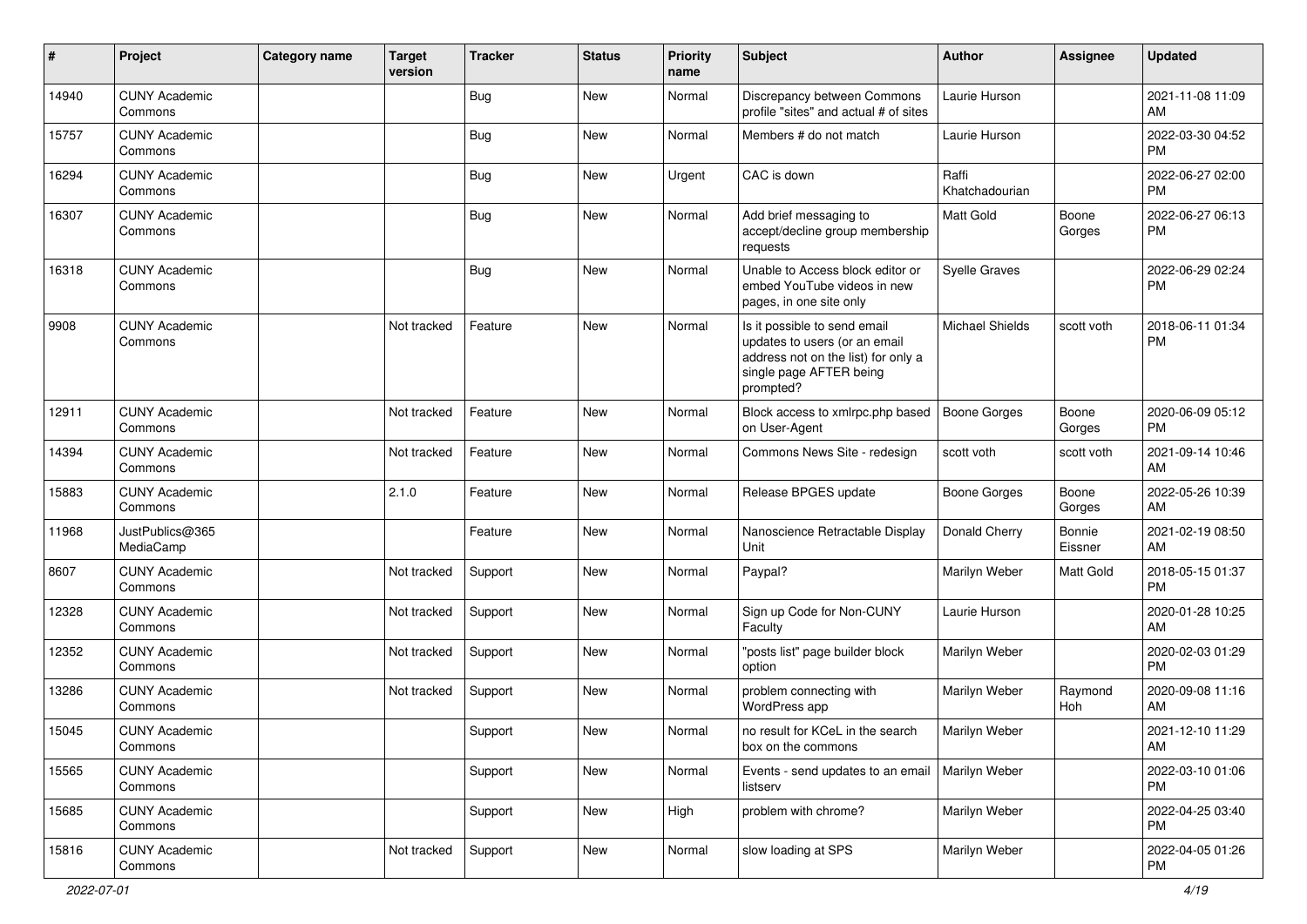| #     | Project                         | <b>Category name</b>      | <b>Target</b><br>version | <b>Tracker</b> | <b>Status</b>        | <b>Priority</b><br>name | Subject                                                                                   | Author              | Assignee            | <b>Updated</b>                |
|-------|---------------------------------|---------------------------|--------------------------|----------------|----------------------|-------------------------|-------------------------------------------------------------------------------------------|---------------------|---------------------|-------------------------------|
| 5298  | <b>CUNY Academic</b><br>Commons |                           | Not tracked              | Publicity      | <b>New</b>           | Normal                  | Survey Pop-Up Text                                                                        | Samantha Raddatz    | Samantha<br>Raddatz | 2016-03-22 12:27<br>PM        |
| 6665  | <b>CUNY Academic</b><br>Commons |                           | Not tracked              | Publicity      | New                  | Normal                  | Dead Link in 1.10 announcement<br>post                                                    | Paige Dupont        | Stephen Real        | 2016-12-01 03:11<br><b>PM</b> |
| 11393 | <b>CUNY Academic</b><br>Commons |                           | Not tracked              | Publicity      | <b>New</b>           | Normal                  | After 1.15 release, ceate a hero<br>slide and post about adding a site<br>to a group      | scott voth          | Patrick<br>Sweeney  | 2019-05-14 10:32<br>AM        |
| 14475 | <b>CUNY Academic</b><br>Commons |                           | Not tracked              | Publicity      | New                  | Normal                  | <b>OER Showcase Page</b>                                                                  | Laurie Hurson       | Laurie Hurson       | 2021-09-14 10:46<br>AM        |
| 2666  | <b>CUNY Academic</b><br>Commons | About page                | Not tracked              | Documentation  | Assigned             | Normal                  | <b>Update About Text</b>                                                                  | Chris Stein         | Luke Waltzer        | 2016-03-04 11:19<br>AM        |
| 10839 | <b>CUNY Academic</b><br>Commons | About page                | Not tracked              | Support        | New                  | Normal                  | <b>Mission Statement Needs</b><br>Revision                                                | scott voth          | Matt Gold           | 2018-12-26 10:58<br>AM        |
| 8900  | <b>CUNY Academic</b><br>Commons | Accessibility             | Future<br>release        | Feature        | Assigned             | Normal                  | Look into tools to enforce<br>accessibility in WP environment                             | <b>Matt Gold</b>    | Boone<br>Gorges     | 2022-04-26 11:59<br>AM        |
| 8901  | <b>CUNY Academic</b><br>Commons | Accessibility             | Future<br>release        | Feature        | Assigned             | Normal                  | Theme analysis for accessibility                                                          | <b>Matt Gold</b>    | Boone<br>Gorges     | 2022-04-26 11:59<br>AM        |
| 1460  | <b>CUNY Academic</b><br>Commons | Analytics                 | Future<br>release        | Feature        | Assigned             | Normal                  | Update System Report                                                                      | <b>Brian Foote</b>  | Boone<br>Gorges     | 2015-11-09 06:13<br>PM        |
| 5581  | <b>CUNY Academic</b><br>Commons | Analytics                 | Future<br>release        | Feature        | Assigned             | Normal                  | Explore alternatives to Google<br>Analytics                                               | <b>Matt Gold</b>    | Valerie<br>Townsend | 2020-04-17 03:12<br><b>PM</b> |
| 4070  | <b>CUNY Academic</b><br>Commons | Analytics                 | Not tracked              | Support        | Assigned             | Normal                  | Request for JITP site analytics                                                           | Matt Gold           | Seth Persons        | 2016-02-23 03:09<br><b>PM</b> |
| 4972  | <b>CUNY Academic</b><br>Commons | Analytics                 | Not tracked              | Bug            | New                  | Normal                  | <b>Newsletter Analytics</b>                                                               | Stephen Real        | Matt Gold           | 2015-12-09 12:54<br><b>PM</b> |
| 5679  | <b>CUNY Academic</b><br>Commons | Analytics                 | Not tracked              | Feature        | New                  | Normal                  | Logged In Users for GA                                                                    | Valerie Townsend    | Valerie<br>Townsend | 2016-06-11 09:49<br>AM        |
| 15210 | <b>CUNY Academic</b><br>Commons | Analytics                 | Not tracked              | Design/UX      | New                  | Normal                  | Google Analytics improvements                                                             | Colin McDonald      | Boone<br>Gorges     | 2022-05-24 10:47<br>AM        |
| 7022  | <b>CUNY Academic</b><br>Commons | Announcements             | Future<br>release        | Bug            | New                  | Normal                  | Sitewide announcements should<br>be displayed on, and dismissable<br>from, mapped domains | <b>Boone Gorges</b> | Boone<br>Gorges     | 2018-03-22 10:18<br>AM        |
| 4635  | <b>CUNY Academic</b><br>Commons | Authentication            | Future<br>release        | Feature        | New                  | Normal                  | Allow non-WP authentication                                                               | <b>Boone Gorges</b> | Sonja Leix          | 2019-03-01 02:05<br>PM        |
| 9720  | <b>CUNY Academic</b><br>Commons | Authentication            | Future<br>release        | Feature        | New                  | Normal                  | The Commons should be an<br>oAuth provider                                                | Boone Gorges        |                     | 2019-03-01 02:04<br><b>PM</b> |
| 12350 | <b>CUNY Academic</b><br>Commons | Blogs (BuddyPress)        | Not tracked              | Support        | Reporter<br>Feedback | Normal                  | URL creation problem                                                                      | Marilyn Weber       |                     | 2020-02-03 11:27<br>AM        |
| 5691  | <b>CUNY Academic</b><br>Commons | <b>Blogs (BuddyPress)</b> | Future<br>release        | <b>Bug</b>     | Assigned             | High                    | Differing numbers on Sites display                                                        | Matt Gold           | Raymond<br>Hoh      | 2016-06-13 01:37<br>PM        |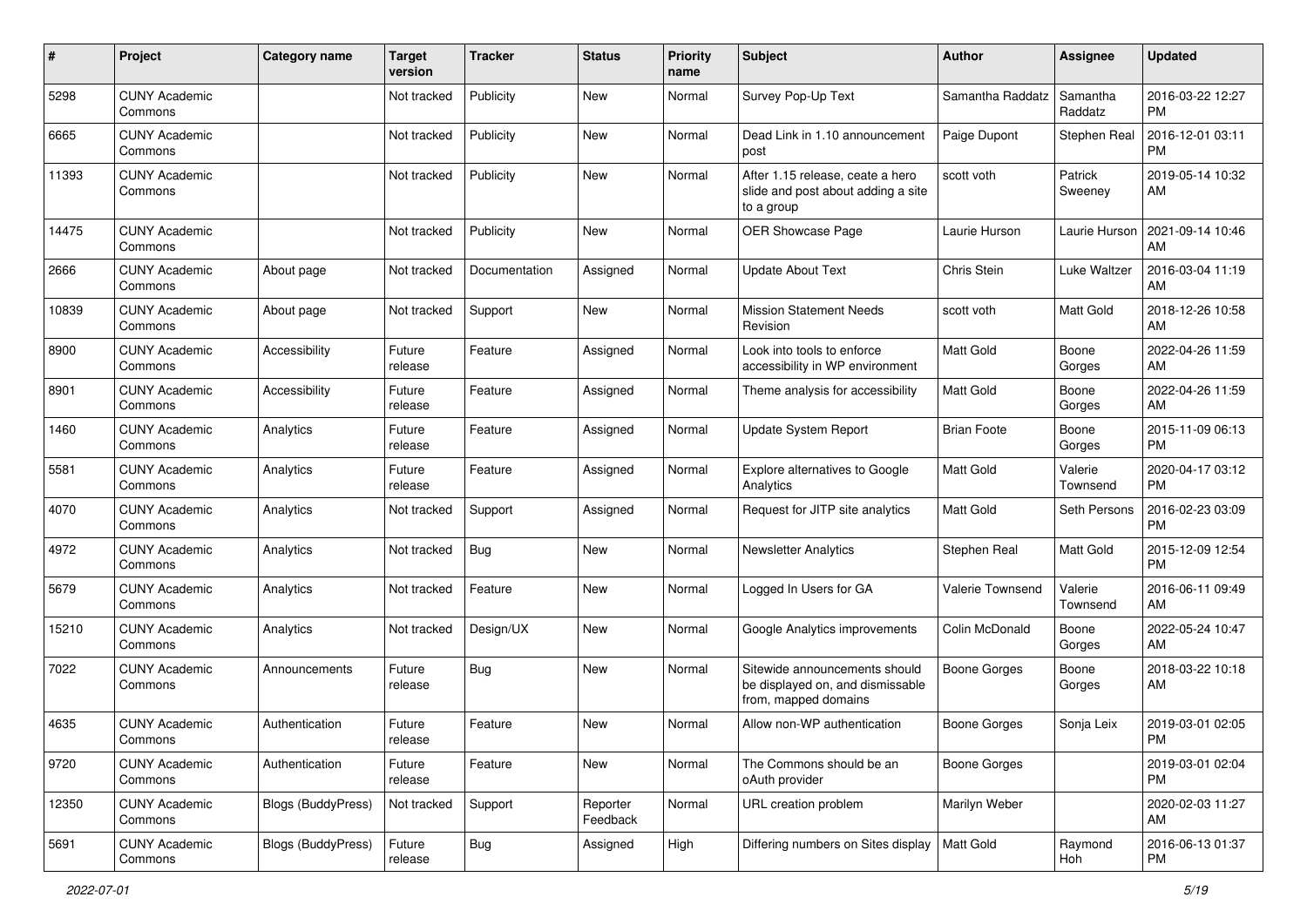| $\#$  | Project                         | <b>Category name</b>      | <b>Target</b><br>version | <b>Tracker</b> | <b>Status</b> | <b>Priority</b><br>name | <b>Subject</b>                                                       | <b>Author</b>       | Assignee            | <b>Updated</b>                |
|-------|---------------------------------|---------------------------|--------------------------|----------------|---------------|-------------------------|----------------------------------------------------------------------|---------------------|---------------------|-------------------------------|
| 8836  | <b>CUNY Academic</b><br>Commons | <b>Blogs (BuddyPress)</b> | Future<br>release        | Feature        | Assigned      | Normal                  | Redesign site launch process                                         | Matt Gold           | Boone<br>Gorges     | 2019-10-03 02:49<br><b>PM</b> |
| 6078  | <b>CUNY Academic</b><br>Commons | Blogs (BuddyPress)        | Future<br>release        | Feature        | New           | Normal                  | Explore Adding Network Blog<br>Metadata Plugin                       | Luke Waltzer        | Luke Waltzer        | 2016-10-11 10:29<br><b>PM</b> |
| 8835  | <b>CUNY Academic</b><br>Commons | <b>Blogs (BuddyPress)</b> | Future<br>release        | Feature        | <b>New</b>    | Normal                  | Extend cuny is shortlinks to sites                                   | Luke Waltzer        | Boone<br>Gorges     | 2022-04-26 11:59<br>AM        |
| 58    | <b>CUNY Academic</b><br>Commons | BuddyPress (misc)         | Future<br>release        | Feature        | Assigned      | Low                     | Make member search sortable by<br>last name                          | Roberta Brody       | Boone<br>Gorges     | 2010-08-26 02:38<br><b>PM</b> |
| 310   | <b>CUNY Academic</b><br>Commons | BuddyPress (misc)         | Future<br>release        | Feature        | Assigned      | Low                     | <b>Friend Request Email</b>                                          | Matt Gold           | Samantha<br>Raddatz | 2015-11-09 05:08<br><b>PM</b> |
| 377   | <b>CUNY Academic</b><br>Commons | BuddyPress (misc)         | Future<br>release        | Feature        | Assigned      | Normal                  | Like buttons                                                         | Matt Gold           | Boone<br>Gorges     | 2010-11-16 05:13<br><b>PM</b> |
| 435   | <b>CUNY Academic</b><br>Commons | <b>BuddyPress (misc)</b>  | Future<br>release        | Feature        | Assigned      | Normal                  | Include Avatar Images in Forum<br><b>Post Notification Emails</b>    | <b>Matt Gold</b>    | Boone<br>Gorges     | 2010-12-08 12:40<br><b>PM</b> |
| 500   | <b>CUNY Academic</b><br>Commons | BuddyPress (misc)         | Future<br>release        | Feature        | Assigned      | Normal                  | <b>Export Group Data</b>                                             | <b>Matt Gold</b>    | Boone<br>Gorges     | 2010-12-19 12:09<br><b>PM</b> |
| 554   | <b>CUNY Academic</b><br>Commons | BuddyPress (misc)         | Future<br>release        | Feature        | Assigned      | Normal                  | Add Trackback notifications to<br>site-wide activity feed            | Matt Gold           | Boone<br>Gorges     | 2015-11-09 06:19<br><b>PM</b> |
| 599   | <b>CUNY Academic</b><br>Commons | BuddyPress (misc)         | Future<br>release        | Feature        | Assigned      | Normal                  | Consider adding rating plugins for<br>BuddyPress/BBPress             | <b>Matt Gold</b>    | Boone<br>Gorges     | 2011-08-22 06:50<br><b>PM</b> |
| 635   | <b>CUNY Academic</b><br>Commons | BuddyPress (misc)         | Future<br>release        | Feature        | Assigned      | Normal                  | Big Blue Button -<br>Videoconferencing in Groups and<br><b>Blogs</b> | <b>Matt Gold</b>    | Boone<br>Gorges     | 2011-03-14 03:24<br>PM        |
| 1423  | <b>CUNY Academic</b><br>Commons | BuddyPress (misc)         | Future<br>release        | Feature        | Assigned      | Low                     | Show an avatar for pingback<br>comment activity items                | Boone Gorges        | Tahir Butt          | 2016-10-24 12:03<br><b>PM</b> |
| 2325  | <b>CUNY Academic</b><br>Commons | BuddyPress (misc)         | Future<br>release        | Feature        | Assigned      | Low                     | Profile should have separate fields<br>for first/last names          | local admin         | Boone<br>Gorges     | 2015-11-09 06:09<br><b>PM</b> |
| 11243 | <b>CUNY Academic</b><br>Commons | BuddyPress (misc)         | Future<br>release        | <b>Bug</b>     | New           | Normal                  | Audit bp-custom.php                                                  | Raymond Hoh         | Raymond<br>Hoh      | 2022-04-26 11:59<br>AM        |
| 7624  | <b>CUNY Academic</b><br>Commons | BuddyPress (misc)         | Future<br>release        | Design/UX      | New           | Normal                  | <b>BP</b> Notifications                                              | Luke Waltzer        | Paige Dupont        | 2017-02-08 10:43<br><b>PM</b> |
| 519   | <b>CUNY Academic</b><br>Commons | <b>BuddyPress Docs</b>    | Future<br>release        | Feature        | Assigned      | Low                     | TOC for individual docs - for new<br>BP "wiki-like" plugin           | scott voth          | Boone<br>Gorges     | 2015-11-09 05:54<br><b>PM</b> |
| 618   | <b>CUNY Academic</b><br>Commons | <b>BuddyPress Docs</b>    | Future<br>release        | Feature        | Assigned      | Normal                  | <b>BuddyPress Docs: export formats</b>                               | <b>Boone Gorges</b> | Boone<br>Gorges     | 2015-11-09 05:38<br><b>PM</b> |
| 1417  | <b>CUNY Academic</b><br>Commons | <b>BuddyPress Docs</b>    | Future<br>release        | Feature        | Assigned      | Low                     | Bulk actions for BuddyPress Docs                                     | <b>Boone Gorges</b> | Boone<br>Gorges     | 2016-10-17 10:41<br><b>PM</b> |
| 1422  | <b>CUNY Academic</b><br>Commons | <b>BuddyPress Docs</b>    | Future<br>release        | Feature        | Assigned      | Normal                  | Make "created Doc" activity icons<br>non-mini                        | Boone Gorges        | Boone<br>Gorges     | 2015-11-09 05:48<br>PM        |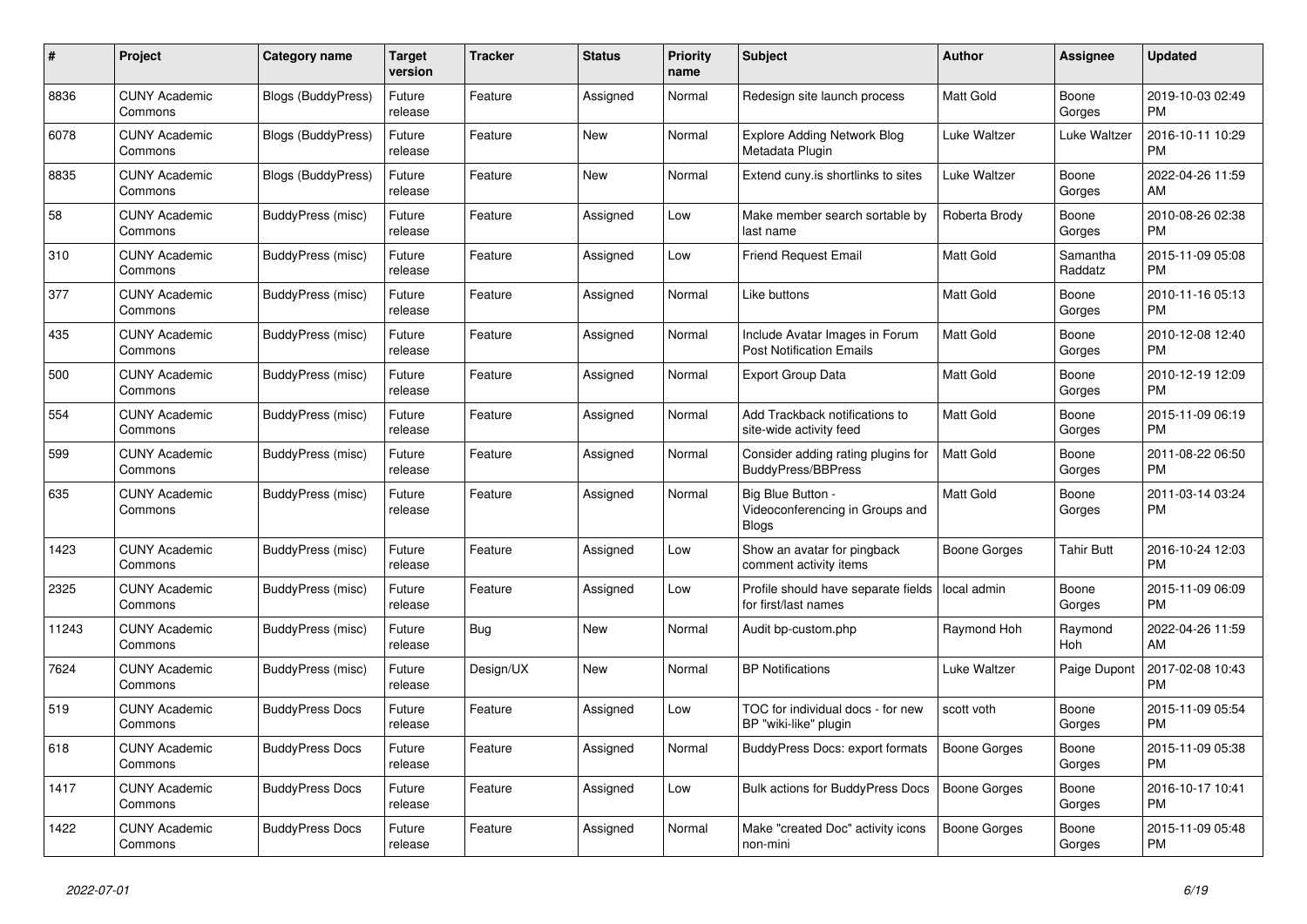| $\#$  | Project                         | <b>Category name</b>   | <b>Target</b><br>version | <b>Tracker</b> | <b>Status</b>        | Priority<br>name | <b>Subject</b>                                                   | <b>Author</b>           | <b>Assignee</b>     | <b>Updated</b>                |
|-------|---------------------------------|------------------------|--------------------------|----------------|----------------------|------------------|------------------------------------------------------------------|-------------------------|---------------------|-------------------------------|
| 1744  | <b>CUNY Academic</b><br>Commons | <b>BuddyPress Docs</b> | Future<br>release        | Feature        | Assigned             | Normal           | Spreadsheet-style Docs                                           | Boone Gorges            | Boone<br>Gorges     | 2015-11-09 06:13<br><b>PM</b> |
| 2523  | <b>CUNY Academic</b><br>Commons | <b>BuddyPress Docs</b> | Future<br>release        | Feature        | Assigned             | Normal           | Allow Users to Upload Images to<br>BP Docs                       | <b>Matt Gold</b>        | Boone<br>Gorges     | 2015-11-09 06:14<br><b>PM</b> |
| 6389  | <b>CUNY Academic</b><br>Commons | <b>BuddyPress Docs</b> | Future<br>release        | Feature        | <b>New</b>           | Low              | Make Discussion Area Visible<br>When Editing a Doc               | Luke Waltzer            | Boone<br>Gorges     | 2016-10-21 04:16<br><b>PM</b> |
| 4226  | <b>CUNY Academic</b><br>Commons | <b>BuddyPress Docs</b> | Future<br>release        | Design/UX      | <b>New</b>           | Normal           | Add option to connect a Doc with<br>a Group                      | Samantha Raddatz        | Samantha<br>Raddatz | 2015-09-09 04:08<br><b>PM</b> |
| 13466 | <b>CUNY Academic</b><br>Commons | Cavalcade              | Future<br>release        | Feature        | <b>New</b>           | Normal           | Automated cleanup for duplicate<br>Cavalcade tasks               | Boone Gorges            | Boone<br>Gorges     | 2020-10-13 05:24<br><b>PM</b> |
| 14994 | <b>CUNY Academic</b><br>Commons | cdev.gc.cuny.edu       | Not tracked              | Support        | In Progress          | Normal           | Clear Cache on CDEV                                              | scott voth              | Raymond<br>Hoh      | 2021-12-07 03:51<br><b>PM</b> |
| 9060  | <b>CUNY Academic</b><br>Commons | Commons In A Box       | Not tracked              | Bug            | Hold                 | Normal           | Problems with CBox image library<br>/ upload                     | Lisa Rhody              | Raymond<br>Hoh      | 2018-01-10 03:26<br><b>PM</b> |
| 4027  | <b>CUNY Academic</b><br>Commons | Commons In A Box       | Not tracked              | Design/UX      | Assigned             | Normal           | Usability review of CBOX update<br>procedures                    | Matt Gold               | Samantha<br>Raddatz | 2015-05-11 06:36<br><b>PM</b> |
| 11556 | <b>CUNY Academic</b><br>Commons | Courses                | Not tracked              | Bug            | Reporter<br>Feedback | Normal           | Instructor name given in course<br>listing                       | Tom Harbison            |                     | 2019-06-25 04:12<br><b>PM</b> |
| 12438 | <b>CUNY Academic</b><br>Commons | Courses                | Not tracked              | Bug            | <b>New</b>           | Normal           | Site appearing twice                                             | Laurie Hurson           | Boone<br>Gorges     | 2020-02-18 01:34<br><b>PM</b> |
| 10226 | <b>CUNY Academic</b><br>Commons | Courses                | Future<br>release        | Feature        | <b>New</b>           | Normal           | Add "My Courses" to drop down<br>list                            | scott voth              | Boone<br>Gorges     | 2021-11-19 12:42<br><b>PM</b> |
| 11789 | <b>CUNY Academic</b><br>Commons | Courses                | Future<br>release        | Feature        | New                  | Normal           | Ability to remove item from<br>Courses list                      | Laurie Hurson           | Sonja Leix          | 2019-09-24 12:28<br><b>PM</b> |
| 9420  | <b>CUNY Academic</b><br>Commons | cuny.is                | Not tracked              | Feature        | <b>New</b>           | Normal           | Request for http://cuny.is/streams                               | Raffi<br>Khatchadourian | Marilyn<br>Weber    | 2018-04-02 10:08<br>AM        |
| 2754  | <b>CUNY Academic</b><br>Commons | Design                 | Future<br>release        | Feature        | Assigned             | Normal           | Determine strategy for CAC logo<br>handling in top header        | Micki Kaufman           | Chris Stein         | 2015-01-05 08:53<br><b>PM</b> |
| 8902  | <b>CUNY Academic</b><br>Commons | Design                 | Not tracked              | Feature        | Assigned             | Normal           | Report back on research on<br><b>BuddyPress themes</b>           | Matt Gold               | Michael Smith       | 2017-11-10 12:31<br><b>PM</b> |
| 860   | <b>CUNY Academic</b><br>Commons | Design                 | Future<br>release        | Design/UX      | Assigned             | Normal           | <b>Standardize Button Treatment</b><br><b>Across the Commons</b> | Chris Stein             | Chris Stein         | 2014-05-01 09:45<br>AM        |
| 10439 | <b>CUNY Academic</b><br>Commons | Design                 | 2.1.0                    | Design/UX      | New                  | Normal           | Create Style Guide for Commons                                   | Sonja Leix              | Sara Cannon         | 2022-06-28 01:43<br><b>PM</b> |
| 16199 | <b>CUNY Academic</b><br>Commons | <b>Directories</b>     | 2.0.3                    | Bug            | <b>New</b>           | Normal           | Removed "Semester" Filter from<br><b>Courses Directory</b>       | Laurie Hurson           | Boone<br>Gorges     | 2022-06-29 11:32<br>AM        |
| 4225  | CUNY Academic<br>Commons        | DiRT Integration       | Future<br>release        | Design/UX      | <b>New</b>           | Normal           | Add information to DIRT page (in<br>Create a Group)              | Samantha Raddatz        | Matt Gold           | 2015-06-26 03:14<br><b>PM</b> |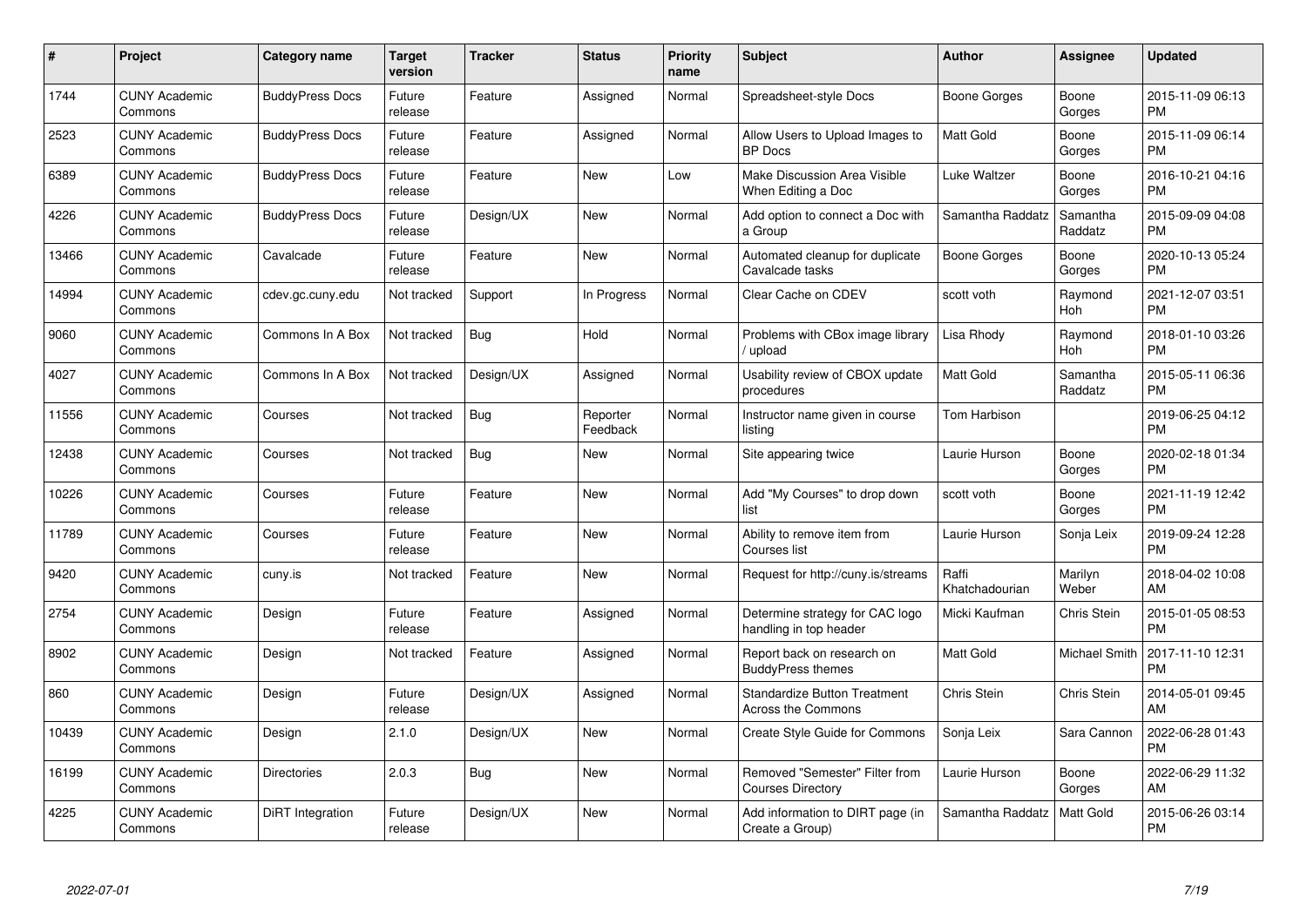| #     | Project                         | <b>Category name</b>       | <b>Target</b><br>version | <b>Tracker</b> | <b>Status</b>        | Priority<br>name | <b>Subject</b>                                                                | <b>Author</b>           | <b>Assignee</b> | <b>Updated</b>                |
|-------|---------------------------------|----------------------------|--------------------------|----------------|----------------------|------------------|-------------------------------------------------------------------------------|-------------------------|-----------------|-------------------------------|
| 3524  | <b>CUNY Academic</b><br>Commons | Documentation              | Not tracked              | Documentation  | Assigned             | Normal           | Post describing all you can do<br>when starting up a new blog/group           | <b>Matt Gold</b>        | scott voth      | 2014-10-04 12:56<br>PM.       |
| 10982 | <b>CUNY Academic</b><br>Commons | Domain Mapping             | Not tracked              | Support        | Reporter<br>Feedback | Normal           | <b>CNAME</b> question                                                         | scott voth              |                 | 2019-01-22 04:29<br><b>PM</b> |
| 11493 | <b>CUNY Academic</b><br>Commons | Domain Mapping             | Not tracked              | Support        | Reporter<br>Feedback | Normal           | Domain Mapping Request - Talia<br>Schaffer                                    | scott voth              | Matt Gold       | 2019-08-06 08:39<br>AM        |
| 14496 | <b>CUNY Academic</b><br>Commons | Domain Mapping             | Future<br>release        | Bug            | New                  | Normal           | Mapped domain SSO uses<br>third-party cookies                                 | Raymond Hoh             | Raymond<br>Hoh  | 2021-05-24 04:03<br><b>PM</b> |
| 1165  | <b>CUNY Academic</b><br>Commons | <b>Email Invitations</b>   | Future<br>release        | Feature        | Assigned             | Low              | Allow saved lists of invitees under<br>Send Invites                           | Boone Gorges            | Boone<br>Gorges | 2015-11-09 06:03<br><b>PM</b> |
| 1166  | <b>CUNY Academic</b><br>Commons | <b>Email Invitations</b>   | Future<br>release        | Feature        | New                  | Low              | Better organizational tools for Sent<br>Invites                               | Boone Gorges            | Boone<br>Gorges | 2015-11-09 06:02<br><b>PM</b> |
| 1167  | <b>CUNY Academic</b><br>Commons | <b>Email Invitations</b>   | Future<br>release        | Feature        | New                  | Low              | Allow email invitations to be resent                                          | Boone Gorges            | Boone<br>Gorges | 2015-11-12 12:53<br>AM        |
| 9979  | <b>CUNY Academic</b><br>Commons | <b>Email Notifications</b> | Not tracked              | Bug            | Reporter<br>Feedback | Normal           | Reports of slow email activation<br>emails                                    | <b>Matt Gold</b>        | Boone<br>Gorges | 2018-08-29 09:40<br>PM.       |
| 11971 | <b>CUNY Academic</b><br>Commons | <b>Email Notifications</b> | Future<br>release        | <b>Bug</b>     | Reporter<br>Feedback | Low              | Pictures obscured in emailed post<br>notifications                            | Marilyn Weber           | Raymond<br>Hoh  | 2019-11-21 01:14<br><b>PM</b> |
| 333   | <b>CUNY Academic</b><br>Commons | <b>Email Notifications</b> | Future<br>release        | Feature        | Assigned             | Low              | Delay Forum Notification Email<br>Delivery Until After Editing Period<br>Ends | Matt Gold               | Raymond<br>Hoh  | 2015-11-09 06:01<br><b>PM</b> |
| 15604 | <b>CUNY Academic</b><br>Commons | <b>Email Notifications</b> | Future<br>release        | Feature        | Assigned             | Normal           | Restructure Commons Group<br>Digest Email Messages                            | <b>Matt Gold</b>        | Boone<br>Gorges | 2022-05-26 10:45<br>AM        |
| 5992  | <b>CUNY Academic</b><br>Commons | <b>Email Notifications</b> | Future<br>release        | Feature        | New                  | Normal           | Changing the From line of<br>autogenerated blog emails                        | Marilyn Weber           |                 | 2018-09-27 05:19<br><b>PM</b> |
| 12042 | <b>CUNY Academic</b><br>Commons | <b>Email Notifications</b> | Future<br>release        | Feature        | <b>New</b>           | Normal           | Improved error logging for BPGES<br>send queue                                | <b>Boone Gorges</b>     | Boone<br>Gorges | 2021-11-19 12:25<br><b>PM</b> |
| 11077 | <b>CUNY Academic</b><br>Commons | Events                     | Not tracked              | Feature        | Reporter<br>Feedback | Normal           | Show event category description<br>in event list view                         | Raffi<br>Khatchadourian |                 | 2019-02-12 10:38<br><b>PM</b> |
| 4438  | <b>CUNY Academic</b><br>Commons | Events                     | Future<br>release        | <b>Bug</b>     | Assigned             | Normal           | Events Calendar - Export<br><b>Recurring Events</b>                           | scott voth              | Daniel Jones    | 2016-05-23 04:25<br><b>PM</b> |
| 3475  | <b>CUNY Academic</b><br>Commons | Events                     | Future<br>release        | Feature        | Assigned             | Normal           | Request to add plugin to<br>streamline room<br>booking/appointment booking    | Naomi Barrettara        | Boone<br>Gorges | 2014-12-01 05:14<br><b>PM</b> |
| 4053  | <b>CUNY Academic</b><br>Commons | Events                     | Future<br>release        | Feature        | Assigned             | Normal           | Create new tab for past events                                                | Matt Gold               | Boone<br>Gorges | 2015-05-12 02:10<br>PM        |
| 4238  | <b>CUNY Academic</b><br>Commons | Events                     | Future<br>release        | Feature        | Assigned             | Normal           | Copy Events to Other Groups?                                                  | Matt Gold               | Boone<br>Gorges | 2015-07-02 10:08<br>AM        |
| 5016  | <b>CUNY Academic</b><br>Commons | Events                     | Future<br>release        | Feature        | Assigned             | Low              | Allow comments to be posted on<br>events                                      | Matt Gold               | Raymond<br>Hoh  | 2019-03-01 02:23<br><b>PM</b> |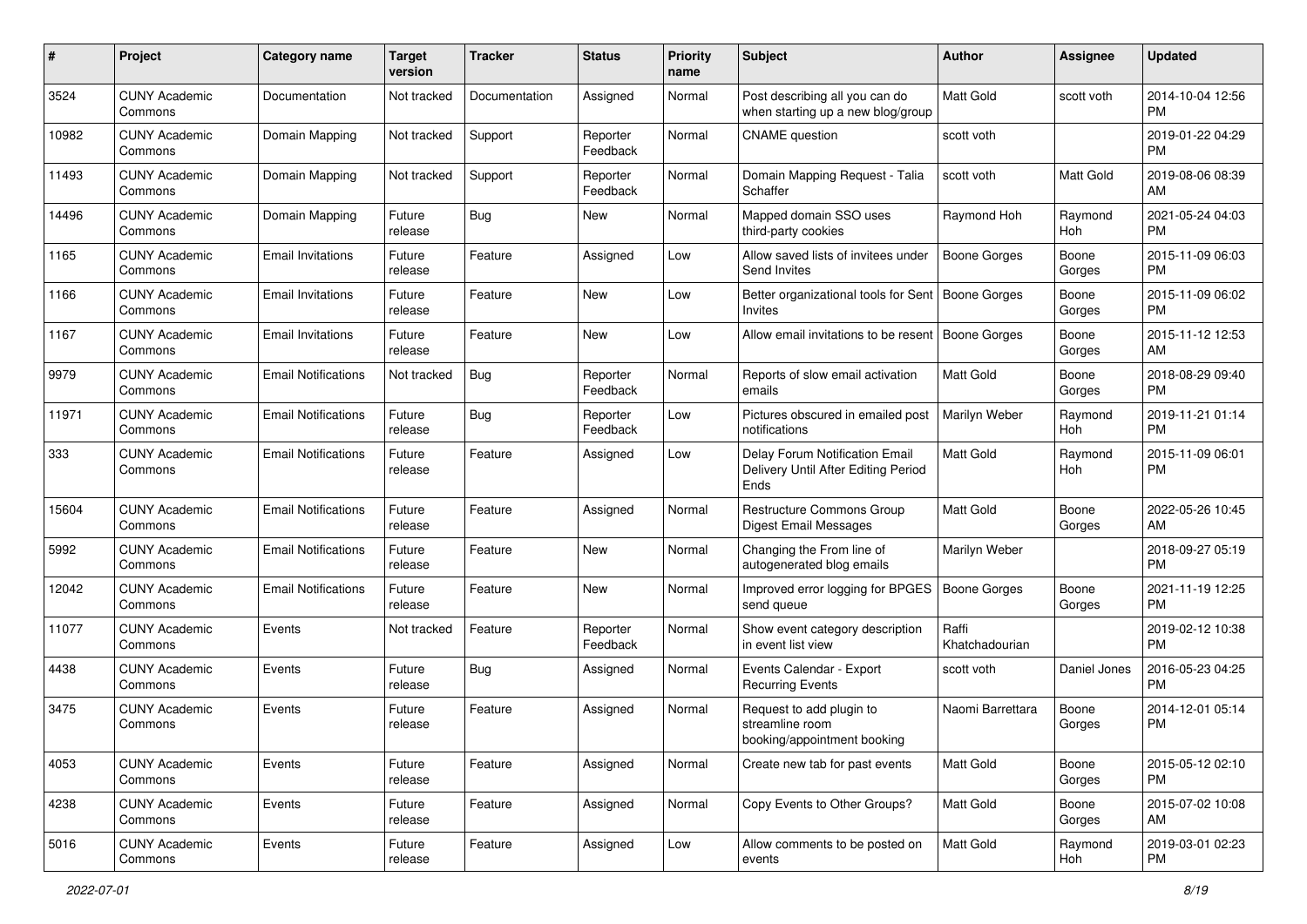| #     | <b>Project</b>                  | Category name      | <b>Target</b><br>version | <b>Tracker</b> | <b>Status</b>        | <b>Priority</b><br>name | <b>Subject</b>                                                                      | Author              | <b>Assignee</b>     | <b>Updated</b>                |
|-------|---------------------------------|--------------------|--------------------------|----------------|----------------------|-------------------------|-------------------------------------------------------------------------------------|---------------------|---------------------|-------------------------------|
| 5696  | <b>CUNY Academic</b><br>Commons | Events             | Future<br>release        | Feature        | Assigned             | Normal                  | Events Calendar - display options<br>/ calendar aggregation                         | <b>Matt Gold</b>    | Boone<br>Gorges     | 2016-10-13 11:44<br>AM        |
| 4903  | <b>CUNY Academic</b><br>Commons | Events             | Future<br>release        | Design/UX      | Assigned             | Normal                  | Improving visual appearance of<br>event calendars                                   | Matt Gold           | Boone<br>Gorges     | 2016-10-13 11:51<br>AM        |
| 6749  | <b>CUNY Academic</b><br>Commons | Events             | Future<br>release        | <b>Bug</b>     | <b>New</b>           | Low                     | BPEO iCal request can trigger<br>very large number of DB queries                    | Boone Gorges        | Raymond<br>Hoh      | 2016-11-15 10:09<br><b>PM</b> |
| 4481  | <b>CUNY Academic</b><br>Commons | Events             | Future<br>release        | Feature        | <b>New</b>           | Normal                  | Group admins/mods should have<br>the ability to unlink an event from<br>the group   | <b>Boone Gorges</b> | Boone<br>Gorges     | 2017-04-24 03:53<br><b>PM</b> |
| 11531 | <b>CUNY Academic</b><br>Commons | Events             | Future<br>release        | Feature        | New                  | Normal                  | Main Events calendar should<br>include non-public events that<br>user has access to | scott voth          | Boone<br>Gorges     | 2019-06-11 10:00<br><b>AM</b> |
| 4592  | <b>CUNY Academic</b><br>Commons | Events             | Future<br>release        | Design/UX      | <b>New</b>           | Normal                  | Event Creation - Venue Dropdown<br>Slow                                             | Samantha Raddatz    | Boone<br>Gorges     | 2015-09-14 04:56<br><b>PM</b> |
| 5317  | <b>CUNY Academic</b><br>Commons | Group Blogs        | Not tracked              | <b>Bug</b>     | Reporter<br>Feedback | Normal                  | Notifications of New Post Didn't<br>Come                                            | Luke Waltzer        | Samantha<br>Raddatz | 2016-03-21 10:41<br><b>PM</b> |
| 8756  | <b>CUNY Academic</b><br>Commons | Group Blogs        | Future<br>release        | Feature        | Hold                 | Normal                  | Connect multiple blogs to one<br>group?                                             | Matt Gold           | Boone<br>Gorges     | 2017-09-30 10:42<br>AM        |
| 653   | <b>CUNY Academic</b><br>Commons | Group Blogs        | Future<br>release        | Feature        | Assigned             | Normal                  | Redesign Integration of Groups<br>and Blogs                                         | Matt Gold           | Samantha<br>Raddatz | 2015-11-09 05:40<br><b>PM</b> |
| 3580  | <b>CUNY Academic</b><br>Commons | Group Blogs        | Future<br>release        | Feature        | New                  | Normal                  | Multiple blogs per group                                                            | Boone Gorges        | Boone<br>Gorges     | 2018-02-20 02:02<br><b>PM</b> |
| 1192  | <b>CUNY Academic</b><br>Commons | <b>Group Files</b> | Future<br>release        | Feature        | Assigned             | Low                     | When posting group files, allow<br>users to add a category without<br>saving        | <b>Matt Gold</b>    | Raymond<br>Hoh      | 2015-11-09 05:53<br><b>PM</b> |
| 3080  | <b>CUNY Academic</b><br>Commons | Group Files        | Future<br>release        | Feature        | Assigned             | Low                     | Create a system to keep track of<br>file changes                                    | <b>Matt Gold</b>    | Boone<br>Gorges     | 2014-02-26 10:04<br><b>PM</b> |
| 3354  | <b>CUNY Academic</b><br>Commons | Group Files        | Future<br>release        | Feature        | Assigned             | Low                     | Allow Group Download of Multiple<br><b>Selected Files</b>                           | <b>Matt Gold</b>    | Chris Stein         | 2014-08-01 08:50<br>AM        |
| 11834 | <b>CUNY Academic</b><br>Commons | <b>Group Files</b> | Future<br>release        | Feature        | <b>New</b>           | Normal                  | Improved tools for managing<br>group file folders                                   | Boone Gorges        | Sonja Leix          | 2019-09-06 03:55<br><b>PM</b> |
| 12091 | <b>CUNY Academic</b><br>Commons | Group Files        | Future<br>release        | Feature        | New                  | Normal                  | Improved pre-upload file validation<br>for bp-group-documents                       | <b>Boone Gorges</b> | Boone<br>Gorges     | 2019-11-14 01:21<br><b>PM</b> |
| 13328 | <b>CUNY Academic</b><br>Commons | Group Forums       | Not tracked              | <b>Bug</b>     | Reporter<br>Feedback | Normal                  | cross-posting in two related<br>groups                                              | Marilyn Weber       | Raymond<br>Hoh      | 2020-09-15 10:39<br><b>PM</b> |
| 5268  | <b>CUNY Academic</b><br>Commons | Group Forums       | Future<br>release        | Bug            | Assigned             | Normal                  | Long-time to post to multiple<br>groups                                             | Luke Waltzer        | Daniel Jones        | 2016-09-07 06:31<br><b>PM</b> |
| 9835  | <b>CUNY Academic</b><br>Commons | Group Forums       | Future<br>release        | <b>Bug</b>     | Assigned             | Normal                  | add a "like" function?                                                              | Marilyn Weber       | <b>Erik Trainer</b> | 2018-06-05 01:49<br>PM        |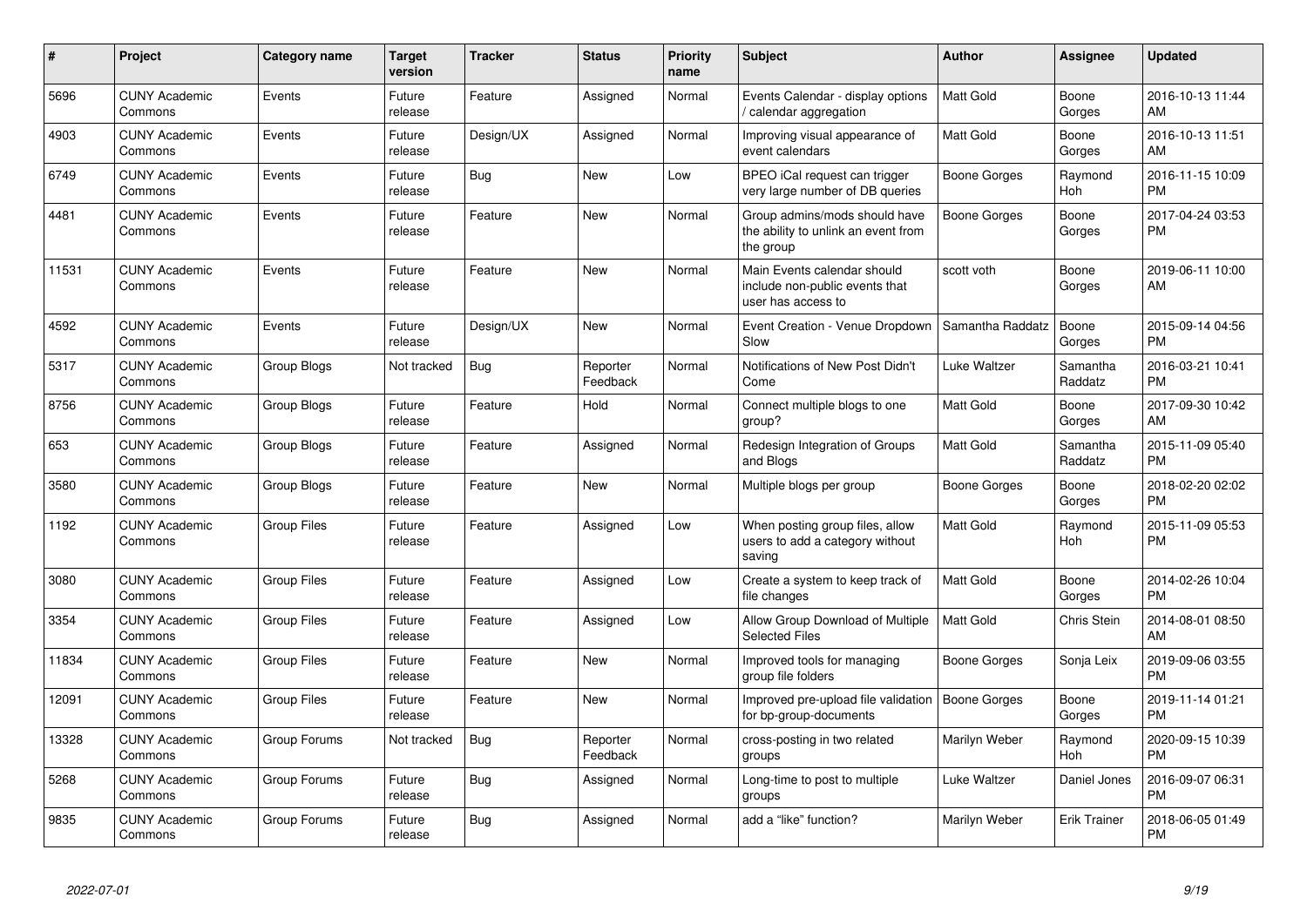| $\pmb{\#}$ | Project                         | Category name     | <b>Target</b><br>version | Tracker    | <b>Status</b>        | <b>Priority</b><br>name | <b>Subject</b>                                                                             | <b>Author</b>       | Assignee            | <b>Updated</b>                |
|------------|---------------------------------|-------------------|--------------------------|------------|----------------------|-------------------------|--------------------------------------------------------------------------------------------|---------------------|---------------------|-------------------------------|
| 585        | <b>CUNY Academic</b><br>Commons | Group Forums      | Future<br>release        | Feature    | Assigned             | Normal                  | Merge Forum Topics                                                                         | Sarah Morgano       | Boone<br>Gorges     | 2011-07-06 04:11<br><b>PM</b> |
| 3192       | <b>CUNY Academic</b><br>Commons | Group Forums      | Future<br>release        | Feature    | Assigned             | Normal                  | Customizable forum views for<br>bbPress 2.x group forums                                   | Boone Gorges        | Raymond<br>Hoh      | 2015-11-09 12:47<br><b>PM</b> |
| 3193       | <b>CUNY Academic</b><br>Commons | Group Forums      | Future<br>release        | Feature    | Assigned             | Normal                  | bbPress 2.x dynamic roles and<br><b>RBE</b>                                                | Boone Gorges        | Boone<br>Gorges     | 2014-09-30 01:30<br><b>PM</b> |
| 10659      | <b>CUNY Academic</b><br>Commons | Group Forums      | Future<br>release        | Feature    | Assigned             | Normal                  | Post to multiple groups via email                                                          | <b>Matt Gold</b>    | Raymond<br>Hoh      | 2018-11-15 12:54<br>AM        |
| 4221       | <b>CUNY Academic</b><br>Commons | Group Forums      | Future<br>release        | Design/UX  | Assigned             | Normal                  | Add 'Number of Posts' display<br>option to Forum page                                      | Samantha Raddatz    | Samantha<br>Raddatz | 2015-06-26 02:21<br><b>PM</b> |
| 6392       | <b>CUNY Academic</b><br>Commons | Group Forums      | Future<br>release        | Design/UX  | Assigned             | Low                     | Composition/Preview Panes in<br>Forum Posts                                                | Luke Waltzer        | Paige Dupont        | 2016-10-21 04:26<br><b>PM</b> |
| 7928       | <b>CUNY Academic</b><br>Commons | Group Forums      | Not tracked              | <b>Bug</b> | <b>New</b>           | Normal                  | Duplicate Forum post                                                                       | Luke Waltzer        | Raymond<br>Hoh      | 2017-04-11 09:27<br><b>PM</b> |
| 13457      | <b>CUNY Academic</b><br>Commons | Group Forums      | 2.0.3                    | <b>Bug</b> | New                  | High                    | Forum post not sending<br>notifications                                                    | Filipa Calado       | Raymond<br>Hoh      | 2022-06-29 11:32<br>AM        |
| 13199      | <b>CUNY Academic</b><br>Commons | Group Forums      | Future<br>release        | Feature    | <b>New</b>           | Normal                  | Favoring Groups over bbPress<br>plugin                                                     | Colin McDonald      | Colin<br>McDonald   | 2021-11-19 12:28<br><b>PM</b> |
| 13358      | <b>CUNY Academic</b><br>Commons | Group Forums      | Future<br>release        | Feature    | <b>New</b>           | Normal                  | Improved UI for group forum<br>threading settings                                          | Boone Gorges        | Raymond<br>Hoh      | 2021-11-19 12:27<br><b>PM</b> |
| 3059       | <b>CUNY Academic</b><br>Commons | Group Forums      | Future<br>release        | Design/UX  | New                  | Normal                  | Forum Post Permissable Content<br><b>Explanatory Text</b>                                  | Chris Stein         | Chris Stein         | 2015-04-02 11:27<br>AM        |
| 3419       | <b>CUNY Academic</b><br>Commons | Group Invitations | 1.6.14                   | <b>Bug</b> | Testing<br>Required  | Normal                  | Neatening the display of<br>messages on group requests                                     | Matt Gold           | Boone<br>Gorges     | 2014-09-01 09:29<br><b>PM</b> |
| 1456       | <b>CUNY Academic</b><br>Commons | Group Invitations | Future<br>release        | Feature    | Reporter<br>Feedback | Low                     | Invite to Group Button from Profile<br>Field                                               | <b>Matt Gold</b>    | Samantha<br>Raddatz | 2015-11-09 05:59<br><b>PM</b> |
| 2610       | <b>CUNY Academic</b><br>Commons | Group Invitations | Future<br>release        | Feature    | Assigned             | Low                     | Request: Custom invitation<br>message to group invites                                     | local admin         | Boone<br>Gorges     | 2015-11-09 06:13<br>PM        |
| 3308       | <b>CUNY Academic</b><br>Commons | Group Invitations | Future<br>release        | Feature    | Assigned             | Normal                  | Allow members to rescind group<br>invitations                                              | <b>Matt Gold</b>    | Boone<br>Gorges     | 2015-04-01 08:53<br><b>PM</b> |
| 13370      | <b>CUNY Academic</b><br>Commons | Group Library     | Future<br>release        | Feature    | New                  | Normal                  | Library bulk deletion and folder<br>editing                                                | Colin McDonald      | Boone<br>Gorges     | 2020-10-13 10:41<br>AM        |
| 13650      | <b>CUNY Academic</b><br>Commons | Group Library     | Future<br>release        | Feature    | <b>New</b>           | Normal                  | Forum Attachments in Group<br>Library                                                      | Laurie Hurson       |                     | 2021-11-19 12:30<br><b>PM</b> |
| 14309      | <b>CUNY Academic</b><br>Commons | Group Library     | Future<br>release        | Feature    | New                  | Normal                  | Better handling of<br>bp_group_document file download<br>attempts when file is not present | <b>Boone Gorges</b> | Boone<br>Gorges     | 2021-11-19 12:28<br><b>PM</b> |
| 1544       | <b>CUNY Academic</b><br>Commons | Groups (misc)     | Future<br>release        | Feature    | Reporter<br>Feedback | Normal                  | Group Filtering and Sorting                                                                | Matt Gold           | <b>Chris Stein</b>  | 2019-03-01 02:25<br><b>PM</b> |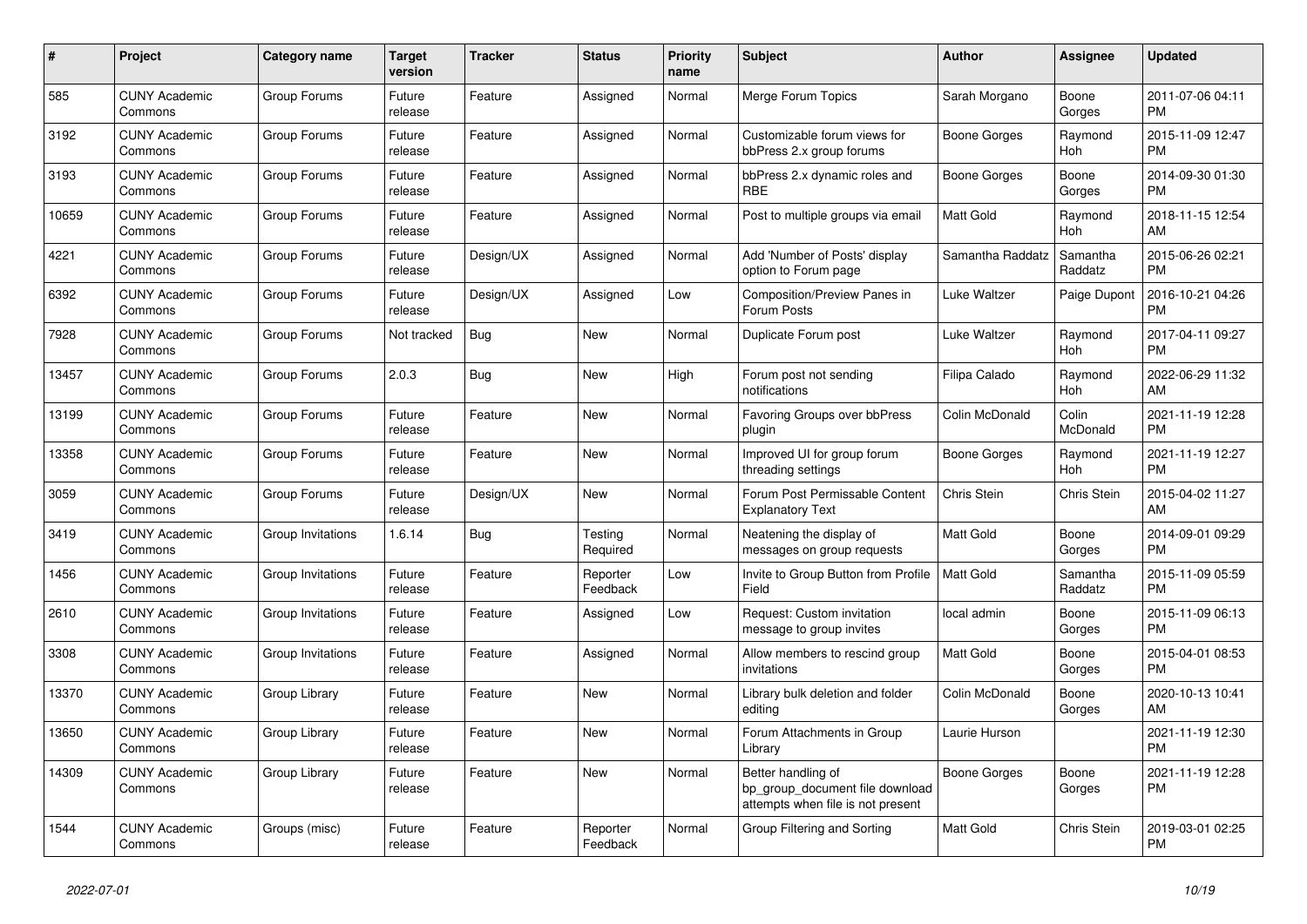| #     | <b>Project</b>                  | Category name                  | Target<br>version | <b>Tracker</b> | <b>Status</b>        | <b>Priority</b><br>name | <b>Subject</b>                                                              | <b>Author</b>     | Assignee            | <b>Updated</b>                |
|-------|---------------------------------|--------------------------------|-------------------|----------------|----------------------|-------------------------|-----------------------------------------------------------------------------|-------------------|---------------------|-------------------------------|
| 7115  | <b>CUNY Academic</b><br>Commons | Groups (misc)                  | Future<br>release | Feature        | Reporter<br>Feedback | Normal                  | make licensing info clear during<br>group creation                          | Matt Gold         | Raymond<br>Hoh      | 2020-12-08 11:32<br>AM        |
| 12446 | <b>CUNY Academic</b><br>Commons | Groups (misc)                  | Future<br>release | Feature        | Reporter<br>Feedback | Normal                  | Toggle default site to group forum<br>posting                               | Laurie Hurson     | Laurie Hurson       | 2020-03-10 11:57<br>AM        |
| 481   | <b>CUNY Academic</b><br>Commons | Groups (misc)                  | Future<br>release | Feature        | Assigned             | Normal                  | ability to archive inactive groups<br>and blogs                             | Michael Mandiberg | Samantha<br>Raddatz | 2015-11-09 05:56<br><b>PM</b> |
| 3458  | <b>CUNY Academic</b><br>Commons | Groups (misc)                  | Future<br>release | Feature        | Assigned             | Normal                  | Filter Members of Group by<br>Campus                                        | Michael Smith     | Samantha<br>Raddatz | 2014-09-26 08:32<br><b>PM</b> |
| 9015  | <b>CUNY Academic</b><br>Commons | Groups (misc)                  | Not tracked       | Outreach       | Assigned             | Normal                  | Email group admins the email<br>addresses of their groups                   | Matt Gold         | Matt Gold           | 2018-01-02 09:54<br>AM        |
| 11883 | <b>CUNY Academic</b><br>Commons | Help/Codex                     | Not tracked       | Support        | New                  | Normal                  | Need Embedding Help Page<br>Update (Tableau)                                | Anthony Wheeler   | scott voth          | 2019-09-24 08:49<br><b>AM</b> |
| 12392 | <b>CUNY Academic</b><br>Commons | Help/Codex                     | Not tracked       | Documentation  | <b>New</b>           | Normal                  | <b>Updates to Common Commons</b><br>Questions on Help Page                  | scott voth        | Margaret<br>Galvan  | 2020-02-11 10:53<br>AM        |
| 6995  | <b>CUNY Academic</b><br>Commons | Home Page                      | Not tracked       | Bug            | Assigned             | Normal                  | member filter on homepage not<br>working                                    | Matt Gold         | Raymond<br>Hoh      | 2016-12-11 09:46<br><b>PM</b> |
| 1888  | <b>CUNY Academic</b><br>Commons | Home Page                      | Future<br>release | Feature        | Assigned             | Normal                  | Refactor BP MPO Activity Filter to<br>support proper pagination             | Sarah Morgano     | Boone<br>Gorges     | 2014-05-01 07:11<br><b>PM</b> |
| 1983  | <b>CUNY Academic</b><br>Commons | Home Page                      | Future<br>release | Feature        | Assigned             | Low                     | Media Library integration with<br><b>Featured Content plugin</b>            | Boone Gorges      | Dominic<br>Giglio   | 2014-03-17 10:34<br>AM        |
| 4980  | <b>CUNY Academic</b><br>Commons | Home Page                      | Future<br>release | Feature        | Assigned             | Normal                  | CAC Featured Content -- Adding<br>Randomization                             | Matt Gold         | Boone<br>Gorges     | 2016-12-12 03:01<br>PM        |
| 10580 | <b>CUNY Academic</b><br>Commons | Information<br>Architecture    | Future<br>release | Design/UX      | New                  | Normal                  | Primary nav item review                                                     | Boone Gorges      | Sara Cannon         | 2022-06-28 01:29<br><b>PM</b> |
| 3230  | <b>CUNY Academic</b><br>Commons | Internal Tools and<br>Workflow | Not tracked       | Feature        | Assigned             | High                    | Scripts for quicker<br>provisioning/updating of<br>development environments | Boone Gorges      | Boone<br>Gorges     | 2016-01-26 04:54<br><b>PM</b> |
| 13891 | <b>CUNY Academic</b><br>Commons | Internal Tools and<br>Workflow | 2.1.0             | Feature        | New                  | Normal                  | Migrate automated linting to<br>GitHub Actions                              | Boone Gorges      | Jeremy Felt         | 2022-06-29 11:13<br>AM        |
| 15194 | <b>CUNY Academic</b><br>Commons | Internal Tools and<br>Workflow | 2.1.0             | Feature        | New                  | Normal                  | PHPCS sniff for un-restored<br>switch_to_blog() calls                       | Boone Gorges      | Jeremy Felt         | 2022-05-26 10:45<br>AM        |
| 5234  | <b>CUNY Academic</b><br>Commons | Membership                     | Future<br>release | Feature        | Assigned             | Normal                  | Write Unconfirmed patch for WP                                              | Boone Gorges      | Boone<br>Gorges     | 2016-10-24 11:18<br>AM        |
| 12382 | <b>CUNY Academic</b><br>Commons | Membership                     | Not tracked       | Support        | New                  | Normal                  | Email request change                                                        | Marilyn Weber     | Marilyn<br>Weber    | 2020-02-06 12:56<br><b>PM</b> |
| 3330  | <b>CUNY Academic</b><br>Commons | My Commons                     | Future<br>release | Feature        | Assigned             | Normal                  | 'Commons Information" tool                                                  | Boone Gorges      | <b>Chris Stein</b>  | 2014-09-22 08:46<br><b>PM</b> |
| 3517  | <b>CUNY Academic</b><br>Commons | My Commons                     | Future<br>release | Feature        | Assigned             | Normal                  | Mute/Unmute My Commons<br>updates                                           | <b>Matt Gold</b>  | Raymond<br>Hoh      | 2015-11-09 01:19<br><b>PM</b> |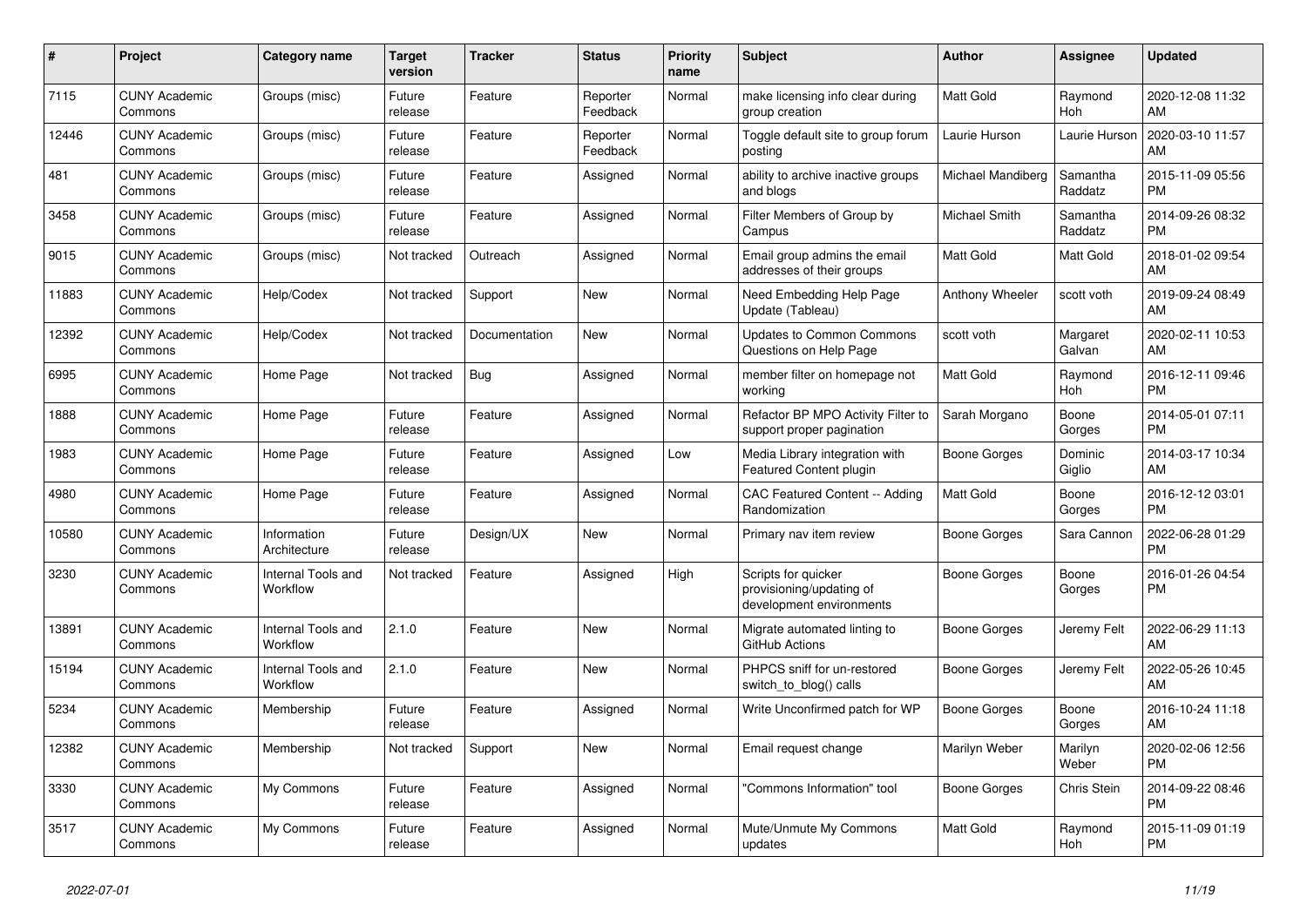| #     | Project                         | <b>Category name</b>    | <b>Target</b><br>version | <b>Tracker</b> | <b>Status</b>        | Priority<br>name | <b>Subject</b>                                                                             | Author                  | <b>Assignee</b> | <b>Updated</b>                |
|-------|---------------------------------|-------------------------|--------------------------|----------------|----------------------|------------------|--------------------------------------------------------------------------------------------|-------------------------|-----------------|-------------------------------|
| 3536  | <b>CUNY Academic</b><br>Commons | My Commons              | Future<br>release        | Feature        | Assigned             | Normal           | Infinite Scroll on My Commons<br>page                                                      | <b>Matt Gold</b>        | Raymond<br>Hoh  | 2015-04-13 04:42<br><b>PM</b> |
| 3577  | <b>CUNY Academic</b><br>Commons | My Commons              | Future<br>release        | Design/UX      | Assigned             | Normal           | Replies to items in My Commons                                                             | <b>Matt Gold</b>        | Raymond<br>Hoh  | 2015-04-09 05:19<br><b>PM</b> |
| 4535  | <b>CUNY Academic</b><br>Commons | My Commons              | Future<br>release        | Bug            | New                  | Low              | My Commons filter issue                                                                    | scott voth              | Raymond<br>Hoh  | 2015-09-01 11:17<br>AM        |
| 3565  | <b>CUNY Academic</b><br>Commons | My Commons              | Not tracked              | Documentation  | New                  | Normal           | Load Newest inconsistencies                                                                | Chris Stein             | scott voth      | 2015-11-09 01:16<br><b>PM</b> |
| 9028  | <b>CUNY Academic</b><br>Commons | Onboarding              | Future<br>release        | Feature        | Assigned             | Normal           | suggest groups to new members<br>during the registration process                           | <b>Matt Gold</b>        | Chris Stein     | 2018-10-24 12:34<br><b>PM</b> |
| 9895  | <b>CUNY Academic</b><br>Commons | Onboarding              | Future<br>release        | Feature        | Assigned             | Normal           | Add "Accept Invitation"<br>link/button/function to Group<br>and/or Site invitation emails? | Luke Waltzer            | Boone<br>Gorges | 2018-06-07 12:42<br><b>PM</b> |
| 8440  | <b>CUNY Academic</b><br>Commons | Onboarding              | Not tracked              | Bug            | New                  | Normal           | Create Test Email Accounts for<br><b>Onboarding Project</b>                                | Stephen Real            | Stephen Real    | 2017-08-01 09:49<br><b>PM</b> |
| 5955  | <b>CUNY Academic</b><br>Commons | Outreach                | Future<br>release        | Feature        | Assigned             | Normal           | Create auto-newsletter for<br>commons members                                              | <b>Matt Gold</b>        | Luke Waltzer    | 2016-08-30 10:34<br>AM        |
| 15242 | <b>CUNY Academic</b><br>Commons | Performance             | Not tracked              | Bug            | Reporter<br>Feedback | Normal           | Slugist site                                                                               | Raffi<br>Khatchadourian | Boone<br>Gorges | 2022-02-07 11:14<br>AM        |
| 10794 | <b>CUNY Academic</b><br>Commons | Performance             | Not tracked              | Bug            | New                  | Normal           | Memcached connection<br>occasionally breaks                                                | Boone Gorges            | Boone<br>Gorges | 2018-12-06 03:30<br><b>PM</b> |
| 14908 | <b>CUNY Academic</b><br>Commons | Performance             |                          | <b>Bug</b>     | New                  | Normal           | Stale object cache on cdev                                                                 | Raymond Hoh             | Boone<br>Gorges | 2021-12-07 09:45<br>AM        |
| 14787 | <b>CUNY Academic</b><br>Commons | Plugin Packages         | Future<br>release        | Feature        | New                  | Normal           | Creating a "Design" plugin<br>package                                                      | Laurie Hurson           | scott voth      | 2022-04-27 04:56<br><b>PM</b> |
| 5827  | <b>CUNY Academic</b><br>Commons | Public Portfolio        | Future<br>release        | Bug            | Assigned             | Normal           | Academic Interests square bracket   scott voth<br>links not working                        |                         | Chris Stein     | 2016-08-11 11:59<br><b>PM</b> |
| 2013  | <b>CUNY Academic</b><br>Commons | <b>Public Portfolio</b> | Future<br>release        | Feature        | Assigned             | Low              | Have Profile Privacy Options show   Matt Gold<br>up only for filled-in fields              |                         | Boone<br>Gorges | 2015-11-09 06:09<br><b>PM</b> |
| 2832  | <b>CUNY Academic</b><br>Commons | <b>Public Portfolio</b> | Future<br>release        | Feature        | Assigned             | Normal           | Improve interface for (not)<br>auto-linking profile fields                                 | <b>Boone Gorges</b>     | Chris Stein     | 2015-01-05 08:52<br><b>PM</b> |
| 2881  | <b>CUNY Academic</b><br>Commons | Public Portfolio        | Future<br>release        | Feature        | Assigned             | Normal           | Redesign the UX for Profiles                                                               | Chris Stein             | Chris Stein     | 2016-10-13 12:45<br><b>PM</b> |
| 3042  | <b>CUNY Academic</b><br>Commons | Public Portfolio        | Future<br>release        | Feature        | Assigned             | Normal           | Browsing member interests                                                                  | Matt Gold               | Boone<br>Gorges | 2015-03-21 09:04<br><b>PM</b> |
| 3220  | <b>CUNY Academic</b><br>Commons | Public Portfolio        | Future<br>release        | Feature        | Assigned             | Normal           | Add indent/outdent option to<br>Formatting Buttons on Profile<br>Page                      | Matt Gold               | Boone<br>Gorges | 2014-05-21 10:39<br><b>PM</b> |
| 3768  | <b>CUNY Academic</b><br>Commons | Public Portfolio        | Future<br>release        | Feature        | Assigned             | Normal           | Institutions/Past positions on<br>public portfolios                                        | Matt Gold               | Boone<br>Gorges | 2018-04-23 10:44<br>AM        |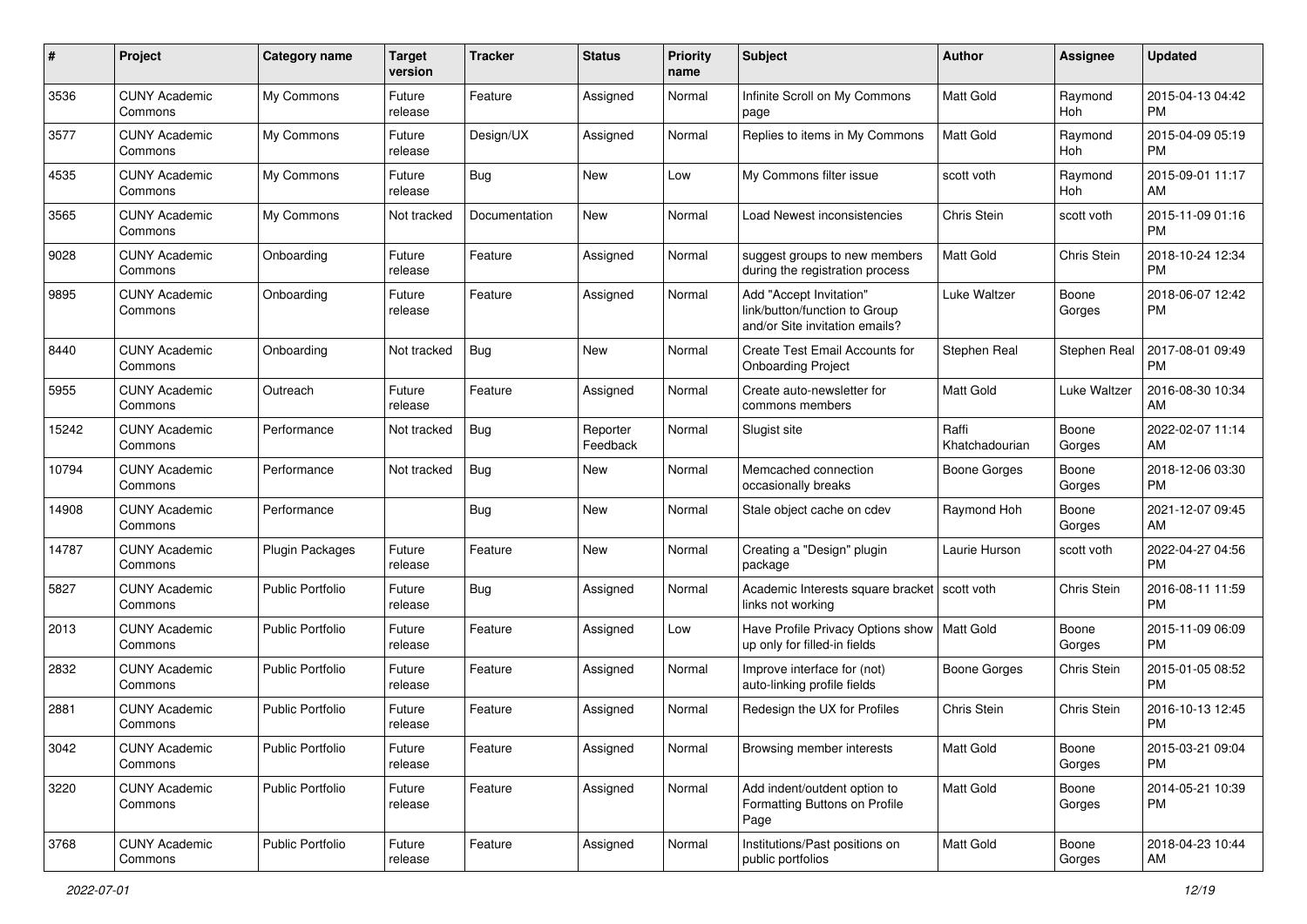| #     | <b>Project</b>                  | <b>Category name</b>    | <b>Target</b><br>version | <b>Tracker</b> | <b>Status</b>        | <b>Priority</b><br>name | <b>Subject</b>                                                                 | <b>Author</b>       | Assignee            | <b>Updated</b>                |
|-------|---------------------------------|-------------------------|--------------------------|----------------|----------------------|-------------------------|--------------------------------------------------------------------------------|---------------------|---------------------|-------------------------------|
| 3770  | <b>CUNY Academic</b><br>Commons | <b>Public Portfolio</b> | Future<br>release        | Feature        | Assigned             | Normal                  | Improve Layout/Formatting of<br>Positions Area on Public Portfolios            | <b>Matt Gold</b>    | Chris Stein         | 2015-04-01 09:17<br><b>PM</b> |
| 4404  | <b>CUNY Academic</b><br>Commons | <b>Public Portfolio</b> | Future<br>release        | Design/UX      | Assigned             | Normal                  | Change color of permissions info<br>on portfolio editing interface             | <b>Matt Gold</b>    | Samantha<br>Raddatz | 2015-08-11 05:28<br><b>PM</b> |
| 2753  | <b>CUNY Academic</b><br>Commons | <b>Public Portfolio</b> | Future<br>release        | Feature        | New                  | Normal                  | Create actual actual tagification in<br>academic interests and other<br>fields | Micki Kaufman       | Boone<br>Gorges     | 2015-01-05 08:52<br><b>PM</b> |
| 3048  | <b>CUNY Academic</b><br>Commons | <b>Public Portfolio</b> | Future<br>release        | Feature        | <b>New</b>           | Low                     | Images for rich text profile fields                                            | Boone Gorges        | Boone<br>Gorges     | 2014-02-19 12:56<br><b>PM</b> |
| 10354 | <b>CUNY Academic</b><br>Commons | Public Portfolio        | Future<br>release        | Feature        | New                  | Normal                  | Opt out of Having a Profile Page                                               | scott voth          | Chris Stein         | 2020-05-12 10:43<br>AM        |
| 14184 | <b>CUNY Academic</b><br>Commons | <b>Public Portfolio</b> | Future<br>release        | Feature        | New                  | Normal                  | Centralized mechanism for storing<br>Campus affiliations                       | <b>Boone Gorges</b> | Boone<br>Gorges     | 2022-01-04 11:35<br>AM        |
| 11496 | <b>CUNY Academic</b><br>Commons | <b>Public Portfolio</b> | 1.15.2                   | Support        | <b>New</b>           | Normal                  | Replace Twitter Icon on Member<br>Portfolio page                               | scott voth          | Boone<br>Gorges     | 2019-06-06 01:03<br><b>PM</b> |
| 4253  | <b>CUNY Academic</b><br>Commons | Public Portfolio        | Future<br>release        | Design/UX      | New                  | Normal                  | Encourage users to add portfolio<br>content                                    | Samantha Raddatz    | Samantha<br>Raddatz | 2015-07-07 11:32<br><b>AM</b> |
| 4622  | <b>CUNY Academic</b><br>Commons | <b>Public Portfolio</b> | Future<br>release        | Design/UX      | New                  | Normal                  | <b>Profile Visibility Settings</b>                                             | Samantha Raddatz    | Samantha<br>Raddatz | 2015-09-21 12:18<br><b>PM</b> |
| 6014  | <b>CUNY Academic</b><br>Commons | Publicity               | Future<br>release        | Publicity      | Reporter<br>Feedback | Normal                  | Google search listing                                                          | <b>Matt Gold</b>    | Boone<br>Gorges     | 2016-09-21 03:48<br><b>PM</b> |
| 6115  | <b>CUNY Academic</b><br>Commons | Publicity               | Not tracked              | Feature        | Assigned             | Normal                  | create digital signage for GC                                                  | Matt Gold           | scott voth          | 2016-10-11 10:09<br><b>PM</b> |
| 3510  | <b>CUNY Academic</b><br>Commons | Publicity               | 1.7                      | Publicity      | Assigned             | Normal                  | Post on the News Blog re: 'My<br>Commons'                                      | Micki Kaufman       | Sarah<br>Morgano    | 2014-10-15 11:18<br>AM.       |
| 3511  | <b>CUNY Academic</b><br>Commons | Publicity               | 1.7                      | Publicity      | Assigned             | Normal                  | Social media for 1.7                                                           | Micki Kaufman       | Sarah<br>Morgano    | 2014-10-14 03:32<br><b>PM</b> |
| 9643  | <b>CUNY Academic</b><br>Commons | Publicity               | Not tracked              | Feature        | New                  | Normal                  | Create a page on the Commons<br>for logos etc.                                 | Stephen Real        | Stephen Real        | 2018-04-24 10:53<br>AM        |
| 12247 | <b>CUNY Academic</b><br>Commons | Publicity               | Not tracked              | Support        | <b>New</b>           | Normal                  | <b>Screenshot of First Commons</b><br>Homepage                                 | scott voth          | scott voth          | 2020-01-14 12:08<br><b>PM</b> |
| 3506  | <b>CUNY Academic</b><br>Commons | Publicity               | 1.7                      | Publicity      | <b>New</b>           | Normal                  | Prepare 1.7 email messaging                                                    | Micki Kaufman       | Micki<br>Kaufman    | 2014-10-01 12:36<br><b>PM</b> |
| 3509  | <b>CUNY Academic</b><br>Commons | Publicity               | 1.7                      | Publicity      | <b>New</b>           | Normal                  | Create 1.7 digital signage imagery                                             | Micki Kaufman       | Marilyn<br>Weber    | 2014-10-01 12:40<br><b>PM</b> |
| 11945 | <b>CUNY Academic</b><br>Commons | Reckoning               | Future<br>release        | Feature        | Reporter<br>Feedback | Normal                  | Add Comments bubble to<br>Reckoning views                                      | Boone Gorges        | Boone<br>Gorges     | 2019-11-12 05:14<br><b>PM</b> |
| 940   | <b>CUNY Academic</b><br>Commons | Redmine                 | Future<br>release        | Feature        | Assigned             | Low                     | Communication with users after<br>releases                                     | <b>Matt Gold</b>    | Dominic<br>Giglio   | 2012-09-09 04:36<br><b>PM</b> |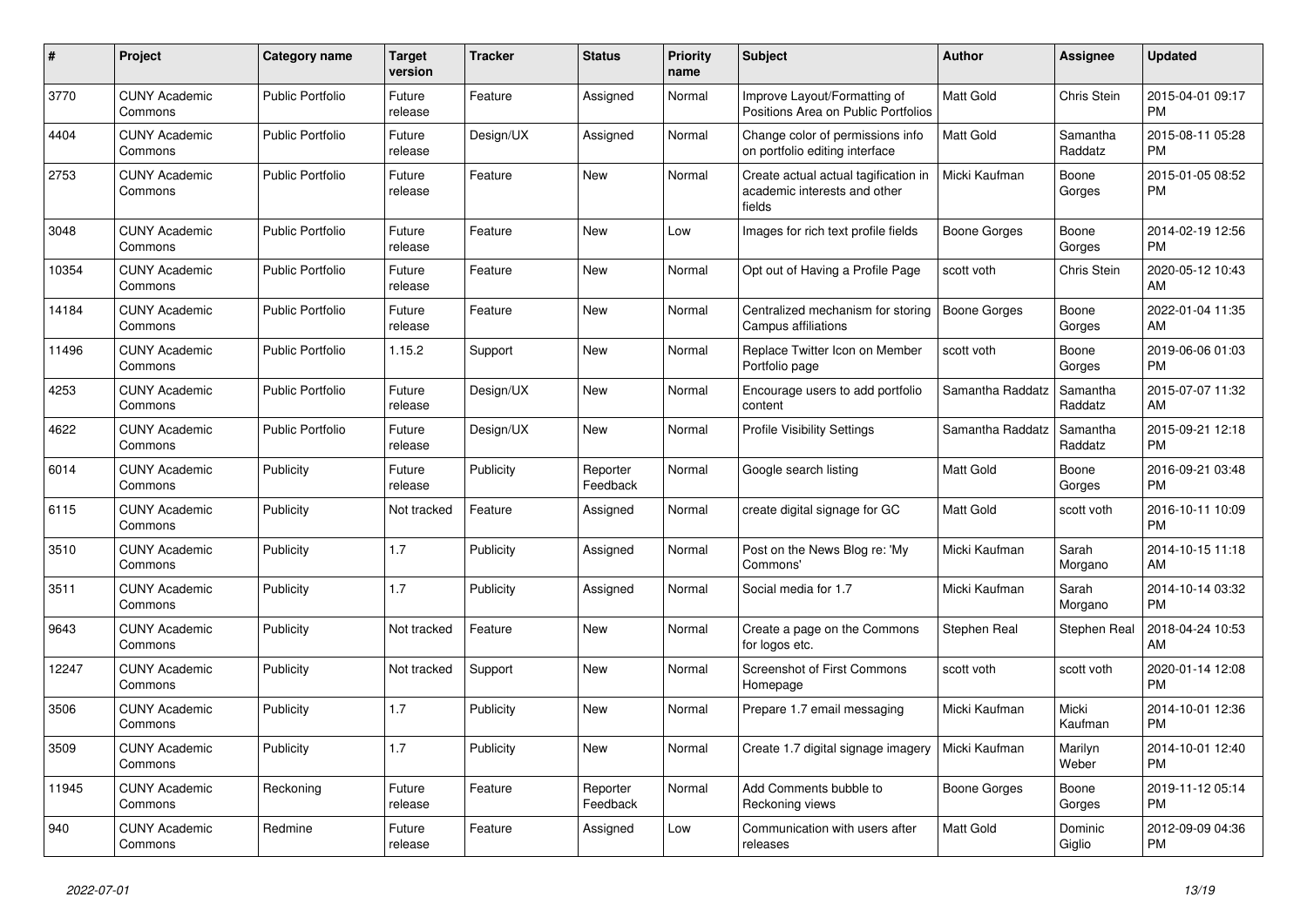| #     | Project                         | <b>Category name</b>     | <b>Target</b><br>version | <b>Tracker</b> | <b>Status</b>        | Priority<br>name | <b>Subject</b>                                                           | <b>Author</b>       | <b>Assignee</b>     | <b>Updated</b>                |
|-------|---------------------------------|--------------------------|--------------------------|----------------|----------------------|------------------|--------------------------------------------------------------------------|---------------------|---------------------|-------------------------------|
| 3615  | <b>CUNY Academic</b><br>Commons | Redmine                  | Not tracked              | Feature        | <b>New</b>           | Low              | Create Redmine issues via email                                          | Dominic Giglio      | Boone<br>Gorges     | 2017-11-16 11:36<br>AM        |
| 10273 | <b>CUNY Academic</b><br>Commons | Registration             | Not tracked              | Support        | Reporter<br>Feedback | Normal           | users combining CF and campus<br>address                                 | Marilyn Weber       |                     | 2019-09-18 10:58<br>AM        |
| 370   | <b>CUNY Academic</b><br>Commons | Registration             | Future<br>release        | Feature        | Assigned             | High             | Guest Accounts                                                           | Matt Gold           | Matt Gold           | 2015-04-09 09:33<br><b>PM</b> |
| 5225  | <b>CUNY Academic</b><br>Commons | Registration             | Future<br>release        | Feature        | Assigned             | Normal           | On-boarding Issues                                                       | Luke Waltzer        | Samantha<br>Raddatz | 2016-02-12 02:58<br><b>PM</b> |
| 308   | <b>CUNY Academic</b><br>Commons | Registration             | Future<br>release        | Feature        | <b>New</b>           | Normal           | Group recommendations for<br>signup process                              | <b>Boone Gorges</b> | Samantha<br>Raddatz | 2015-11-09 05:07<br><b>PM</b> |
| 11860 | <b>CUNY Academic</b><br>Commons | Registration             | Future<br>release        | Feature        | <b>New</b>           | Normal           | <b>Ensure Students Are Aware They</b><br>Can Use Aliases At Registration | scott voth          |                     | 2019-09-24 08:46<br>AM        |
| 8991  | <b>CUNY Academic</b><br>Commons | Reply By Email           | Not tracked              | Bug            | Hold                 | Normal           | RBE duplicate email message<br>issue                                     | Matt Gold           | Raymond<br>Hoh      | 2018-02-18 08:53<br><b>PM</b> |
| 3369  | <b>CUNY Academic</b><br>Commons | Reply By Email           | Not tracked              | Outreach       | Hold                 | Normal           | Release reply by email to WP<br>plugin directory                         | Matt Gold           | Raymond<br>Hoh      | 2016-03-01 12:46<br><b>PM</b> |
| 6671  | <b>CUNY Academic</b><br>Commons | Reply By Email           | Not tracked              | Bug            | Assigned             | Normal           | "Post too often" RBE error<br>message                                    | <b>Matt Gold</b>    | Raymond<br>Hoh      | 2016-11-11 09:55<br>AM        |
| 8976  | <b>CUNY Academic</b><br>Commons | Reply By Email           | Not tracked              | Feature        | Assigned             | Normal           | Package RBE new topics posting?                                          | <b>Matt Gold</b>    | Raymond<br>Hoh      | 2017-12-04 02:34<br><b>PM</b> |
| 13430 | <b>CUNY Academic</b><br>Commons | Reply By Email           | Not tracked              | <b>Bug</b>     | New                  | Normal           | Delay in RBE                                                             | Luke Waltzer        | Raymond<br>Hoh      | 2020-10-13 11:16<br>AM        |
| 16177 | <b>CUNY Academic</b><br>Commons | Reply By Email           |                          | Bug            | New                  | Normal           | Switch to Inbound mode for RBE                                           | Raymond Hoh         | Raymond<br>Hoh      | 2022-05-30 04:32<br><b>PM</b> |
| 3002  | <b>CUNY Academic</b><br>Commons | Search                   | Future<br>release        | Feature        | Assigned             | Normal           | Overhaul CAC search by using<br>external search appliance                | <b>Boone Gorges</b> | Boone<br>Gorges     | 2020-07-15 03:05<br><b>PM</b> |
| 3662  | <b>CUNY Academic</b><br>Commons | <b>SEO</b>               | Future<br>release        | Feature        | Assigned             | Normal           | Duplicate Content/SEO/Google<br>issues                                   | Matt Gold           | Raymond<br>Hoh      | 2015-04-13 04:37<br><b>PM</b> |
| 9729  | <b>CUNY Academic</b><br>Commons | <b>SEO</b>               | Not tracked              | Support        | New                  | Normal           | 503 Errors showing on<br>newlaborforum.cuny.edu                          | Diane Krauthamer    | Raymond<br>Hoh      | 2018-05-22 04:48<br><b>PM</b> |
| 13048 | <b>CUNY Academic</b><br>Commons | Shortcodes and<br>embeds | Future<br>release        | Feature        | New                  | Normal           | Jupyter Notebooks support                                                | Boone Gorges        |                     | 2020-07-14 11:46<br>AM        |
| 13331 | <b>CUNY Academic</b><br>Commons | Site cloning             | Future<br>release        | Bug            | New                  | Normal           | Combine Site Template and Clone   Boone Gorges<br>operations             |                     | Jeremy Felt         | 2021-11-19 12:39<br><b>PM</b> |
| 13975 | <b>CUNY Academic</b><br>Commons | Social Paper             | Not tracked              | Support        | Reporter<br>Feedback | Normal           | can't approve comments on Social<br>Paper paper                          | Marilyn Weber       |                     | 2021-02-12 09:33<br>AM        |
| 8898  | CUNY Academic<br>Commons        | Social Paper             | Not tracked              | Feature        | Assigned             | Normal           | Usage data on docs and social<br>paper                                   | <b>Matt Gold</b>    | Matt Gold           | 2017-11-16 11:32<br>AM        |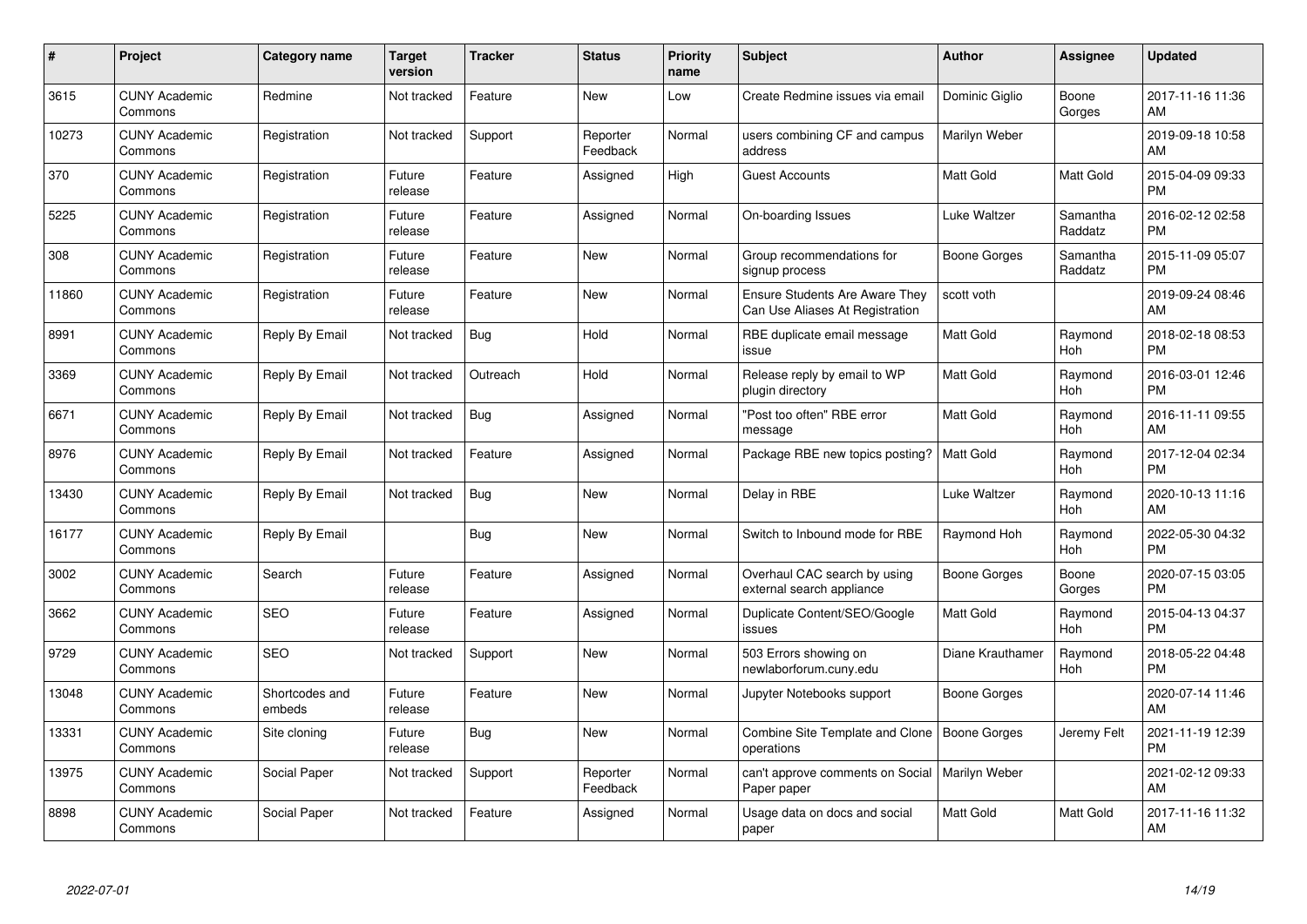| #    | Project                         | <b>Category name</b>    | <b>Target</b><br>version | <b>Tracker</b> | <b>Status</b> | Priority<br>name | <b>Subject</b>                                                                                                                                        | Author                  | <b>Assignee</b>     | <b>Updated</b>                |
|------|---------------------------------|-------------------------|--------------------------|----------------|---------------|------------------|-------------------------------------------------------------------------------------------------------------------------------------------------------|-------------------------|---------------------|-------------------------------|
| 5282 | <b>CUNY Academic</b><br>Commons | Social Paper            | Future<br>release        | <b>Bug</b>     | <b>New</b>    | Normal           | Replying via email directs to paper<br>but not individual comment.                                                                                    | Marilyn Weber           | Raymond<br>Hoh      | 2016-03-02 01:48<br><b>PM</b> |
| 5488 | <b>CUNY Academic</b><br>Commons | Social Paper            | Future<br>release        | <b>Bug</b>     | New           | Normal           | Add a "last edited by" field to<br>Social Paper group directories                                                                                     | <b>Boone Gorges</b>     |                     | 2016-04-21 10:05<br><b>PM</b> |
| 7663 | <b>CUNY Academic</b><br>Commons | Social Paper            | Future<br>release        | Bug            | <b>New</b>    | Normal           | Social Paper notifications not<br>formatted correctly on secondary<br>sites                                                                           | <b>Boone Gorges</b>     | Boone<br>Gorges     | 2018-04-16 03:52<br><b>PM</b> |
| 7981 | <b>CUNY Academic</b><br>Commons | Social Paper            | Future<br>release        | Bug            | <b>New</b>    | Normal           | Social Paper comments should<br>not go to spam                                                                                                        | Luke Waltzer            | Boone<br>Gorges     | 2018-04-16 03:52<br><b>PM</b> |
| 5050 | <b>CUNY Academic</b><br>Commons | Social Paper            | Future<br>release        | Feature        | <b>New</b>    | Low              | Making comments visible in SP<br>editing mode (SP suggestion #1)                                                                                      | Marilyn Weber           | Samantha<br>Raddatz | 2019-09-17 11:10<br><b>PM</b> |
| 5052 | <b>CUNY Academic</b><br>Commons | Social Paper            | Future<br>release        | Feature        | <b>New</b>    | Low              | Sentence by sentence or line by<br>line comments (SP suggestion #3)                                                                                   | Marilyn Weber           | Boone<br>Gorges     | 2016-02-11 10:24<br><b>PM</b> |
| 5053 | <b>CUNY Academic</b><br>Commons | Social Paper            | Future<br>release        | Feature        | New           | Low              | Scrollable menu to add readers<br>(SP suggestion #4)                                                                                                  | Marilyn Weber           | Samantha<br>Raddatz | 2016-04-21 05:21<br><b>PM</b> |
| 5058 | <b>CUNY Academic</b><br>Commons | Social Paper            | Future<br>release        | Feature        | <b>New</b>    | Low              | Can there be a clearer signal that<br>even when comments have<br>already been made you add<br>comments by clicking on the side?<br>(SP suggestion #5) | Marilyn Weber           | Samantha<br>Raddatz | 2016-02-11 10:24<br><b>PM</b> |
| 5199 | <b>CUNY Academic</b><br>Commons | Social Paper            | Future<br>release        | Feature        | <b>New</b>    | Normal           | add tables to the SP editor                                                                                                                           | Marilyn Weber           |                     | 2016-10-24 11:27<br>AM        |
| 5205 | <b>CUNY Academic</b><br>Commons | Social Paper            | Future<br>release        | Feature        | <b>New</b>    | Normal           | Social Paper folders                                                                                                                                  | Marilyn Weber           |                     | 2016-02-11 10:24<br><b>PM</b> |
| 5397 | <b>CUNY Academic</b><br>Commons | Social Paper            | Future<br>release        | Feature        | New           | Normal           | frustrating to have to<br>enable/disable in SP                                                                                                        | Marilyn Weber           | Samantha<br>Raddatz | 2016-04-20 03:39<br><b>PM</b> |
| 5489 | <b>CUNY Academic</b><br>Commons | Social Paper            | Future<br>release        | Feature        | New           | Normal           | Asc/desc sorting for Social Paper<br>directories                                                                                                      | <b>Boone Gorges</b>     |                     | 2016-04-21 10:06<br><b>PM</b> |
| 5182 | <b>CUNY Academic</b><br>Commons | Social Paper            | Future<br>release        | Design/UX      | <b>New</b>    | Normal           | "Publishing" a private paper on<br>social paper?                                                                                                      | Raffi<br>Khatchadourian | Boone<br>Gorges     | 2016-10-13 04:12<br><b>PM</b> |
| 5183 | <b>CUNY Academic</b><br>Commons | Social Paper            | Future<br>release        | Design/UX      | New           | Normal           | Creating a new paper when<br>viewing an existing paper                                                                                                | Raffi<br>Khatchadourian | Samantha<br>Raddatz | 2016-02-02 12:09<br><b>PM</b> |
| 6426 | <b>CUNY Academic</b><br>Commons | Spam/Spam<br>Prevention | Future<br>release        | Feature        | Assigned      | Normal           | Force captcha on all comments?                                                                                                                        | <b>Matt Gold</b>        | Tahir Butt          | 2016-10-24 02:06<br><b>PM</b> |
| 8666 | <b>CUNY Academic</b><br>Commons | Teaching                | Not tracked              | Documentation  | Assigned      | Normal           | Create Teaching on the Commons   Matt Gold<br>Resource Page                                                                                           |                         | Laurie Hurson       | 2019-09-23 03:16<br><b>PM</b> |
| 3090 | <b>CUNY Academic</b><br>Commons | Twitter page            | Future<br>release        | Feature        | Assigned      | Normal           | Prevent Retweets from showing<br>up on Commons twitter page                                                                                           | Matt Gold               | <b>Tahir Butt</b>   | 2016-10-24 11:31<br>AM        |
| 4661 | <b>CUNY Academic</b><br>Commons | User Experience         | Future<br>release        | <b>Bug</b>     | Assigned      | Normal           | Simplify Events text                                                                                                                                  | Matt Gold               | Samantha<br>Raddatz | 2015-10-02 09:06<br><b>PM</b> |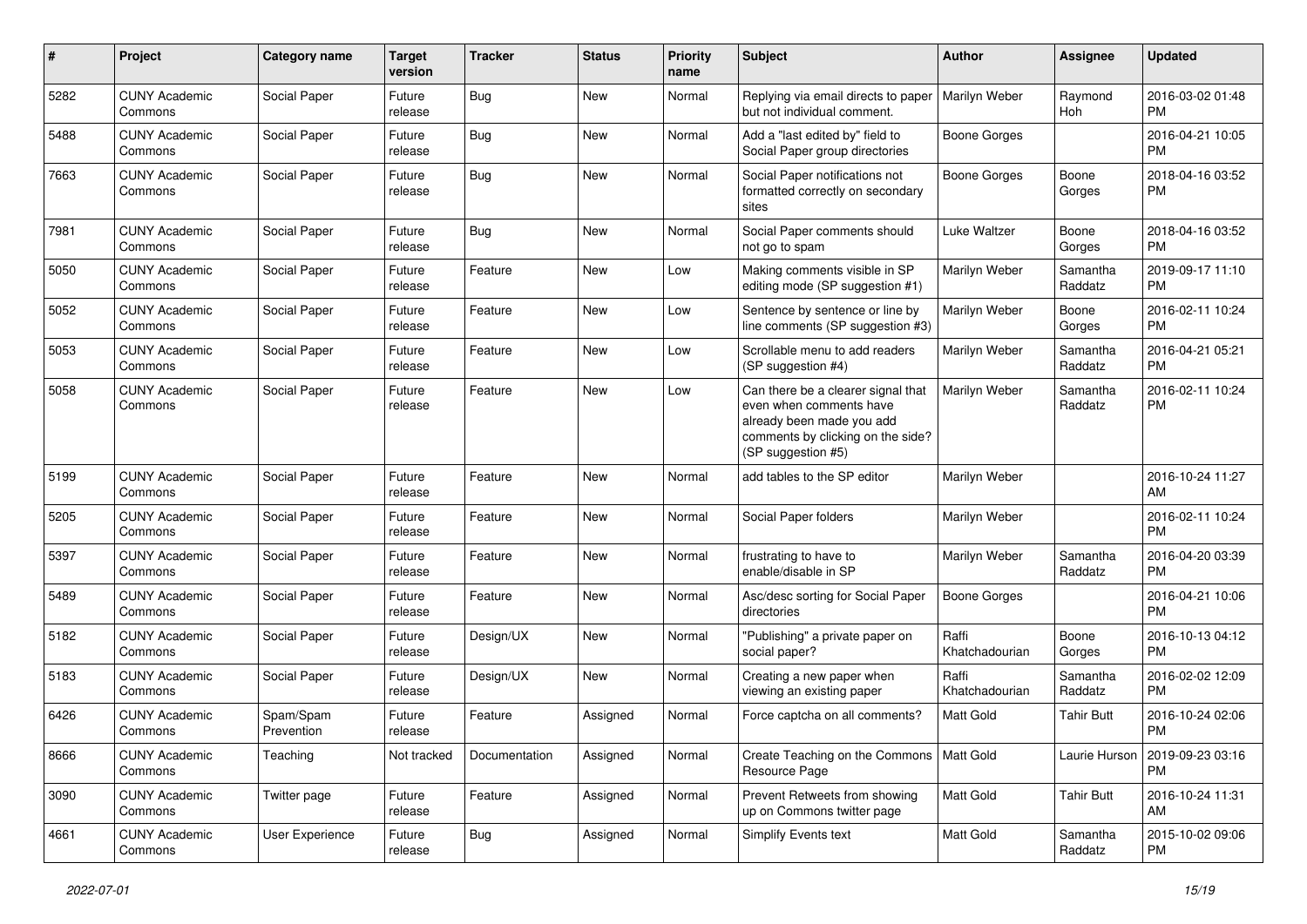| #     | <b>Project</b>                  | Category name          | <b>Target</b><br>version | <b>Tracker</b> | <b>Status</b>        | <b>Priority</b><br>name | <b>Subject</b>                                                                                  | <b>Author</b>           | Assignee            | <b>Updated</b>                |
|-------|---------------------------------|------------------------|--------------------------|----------------|----------------------|-------------------------|-------------------------------------------------------------------------------------------------|-------------------------|---------------------|-------------------------------|
| 3473  | <b>CUNY Academic</b><br>Commons | <b>User Experience</b> | Future<br>release        | Feature        | Assigned             | Normal                  | Commons profile: Add help info<br>about "Positions" replacing "title"                           | Keith Miyake            | Samantha<br>Raddatz | 2015-11-09 02:28<br><b>PM</b> |
| 5316  | <b>CUNY Academic</b><br>Commons | <b>User Experience</b> | Future<br>release        | Feature        | Assigned             | Normal                  | Prompt user email address<br>updates                                                            | Matt Gold               | Stephen Real        | 2016-12-21 03:30<br><b>PM</b> |
| 6298  | <b>CUNY Academic</b><br>Commons | User Experience        | Not tracked              | Design/UX      | Assigned             | Normal                  | Examine data from survey                                                                        | Matt Gold               | Margaret<br>Galvan  | 2016-10-14 12:16<br><b>PM</b> |
| 4222  | <b>CUNY Academic</b><br>Commons | <b>User Experience</b> | Future<br>release        | Design/UX      | <b>New</b>           | Normal                  | Add information to 'Delete<br>Account' page                                                     | Samantha Raddatz        | scott voth          | 2015-06-26 11:35<br>AM        |
| 8675  | <b>CUNY Academic</b><br>Commons | <b>User Onboarding</b> | Future<br>release        | Bug            | Reporter<br>Feedback | Low                     | Add new User search screen calls<br>for the input of email address but<br>doesn't work with one | Paul Hebert             | Boone<br>Gorges     | 2017-10-11 11:17<br>AM        |
| 9941  | <b>CUNY Academic</b><br>Commons | Wiki                   | Not tracked              | Support        | Assigned             | Normal                  | Wiki functionality                                                                              | <b>Matt Gold</b>        | Boone<br>Gorges     | 2018-06-26 10:57<br>AM        |
| 14483 | <b>CUNY Academic</b><br>Commons | WordPress - Media      | Not tracked              | Bug            | Reporter<br>Feedback | Normal                  | Wordpress PDF Embed Stopped<br>Working after JITP Media Clone                                   | Patrick DeDauw          | Boone<br>Gorges     | 2021-05-20 01:51<br><b>PM</b> |
| 11386 | <b>CUNY Academic</b><br>Commons | WordPress - Media      | Not tracked              | Support        | Reporter<br>Feedback | Normal                  | disappearing images                                                                             | scott voth              | Boone<br>Gorges     | 2019-05-14 10:32<br>AM        |
| 11449 | <b>CUNY Academic</b><br>Commons | WordPress - Media      | Not tracked              | Support        | Reporter<br>Feedback | Normal                  | Cloning Media Library for JITP<br>from Staging to Production Site                               | Patrick DeDauw          | Boone<br>Gorges     | 2019-05-13 12:00<br><b>PM</b> |
| 10380 | <b>CUNY Academic</b><br>Commons | WordPress (misc)       | Future<br>release        | Feature        | In Progress          | Normal                  | Remove blacklisted plugins                                                                      | Boone Gorges            |                     | 2022-04-26 12:00<br><b>PM</b> |
| 10040 | <b>CUNY Academic</b><br>Commons | WordPress (misc)       | Not tracked              | <b>Bug</b>     | Reporter<br>Feedback | Normal                  | User doesn't see full list of themes                                                            | Matt Gold               | Boone<br>Gorges     | 2018-07-25 10:12<br>AM        |
| 16245 | <b>CUNY Academic</b><br>Commons | WordPress (misc)       |                          | Bug            | Reporter<br>Feedback | Normal                  | Save Button missing on<br>WordPress Profile page                                                | scott voth              | Raymond<br>Hoh      | 2022-06-16 03:09<br><b>PM</b> |
| 14074 | <b>CUNY Academic</b><br>Commons | WordPress (misc)       | Not tracked              | Support        | Reporter<br>Feedback | Normal                  | page password protection problem                                                                | Marilyn Weber           |                     | 2021-03-02 11:03<br>AM        |
| 14983 | <b>CUNY Academic</b><br>Commons | WordPress (misc)       | Not tracked              | Support        | Reporter<br>Feedback | Normal                  | "Read More" tag not working                                                                     | Rebecca Krisel          | Raymond<br>Hoh      | 2021-11-23 01:17<br><b>PM</b> |
| 14113 | <b>CUNY Academic</b><br>Commons | WordPress (misc)       | Future<br>release        | Bug            | Hold                 | Normal                  | Block Editor Not Working on this<br>page - Json error                                           | scott voth              | Boone<br>Gorges     | 2021-03-05 11:01<br>AM        |
| 2167  | <b>CUNY Academic</b><br>Commons | WordPress (misc)       | Future<br>release        | Bug            | Assigned             | Normal                  | <b>CAC-Livestream Plugin Issues</b>                                                             | <b>Michael Smith</b>    | Dominic<br>Giglio   | 2015-01-02 03:06<br><b>PM</b> |
| 4388  | <b>CUNY Academic</b><br>Commons | WordPress (misc)       | Future<br>release        | Bug            | Assigned             | Normal                  | Repeated request for<br>authentication.                                                         | Alice.Lynn<br>McMichael | Raymond<br>Hoh      | 2015-08-11 07:35<br><b>PM</b> |
| 287   | <b>CUNY Academic</b><br>Commons | WordPress (misc)       | Future<br>release        | Feature        | Assigned             | Normal                  | Create troubleshooting tool for<br>account sign-up                                              | <b>Matt Gold</b>        | Boone<br>Gorges     | 2015-11-09 06:17<br><b>PM</b> |
| 365   | <b>CUNY Academic</b><br>Commons | WordPress (misc)       | Future<br>release        | Feature        | Assigned             | Normal                  | <b>Create Mouseover Tooltips</b><br>throughout Site                                             | <b>Matt Gold</b>        | Chris Stein         | 2015-11-09 06:18<br><b>PM</b> |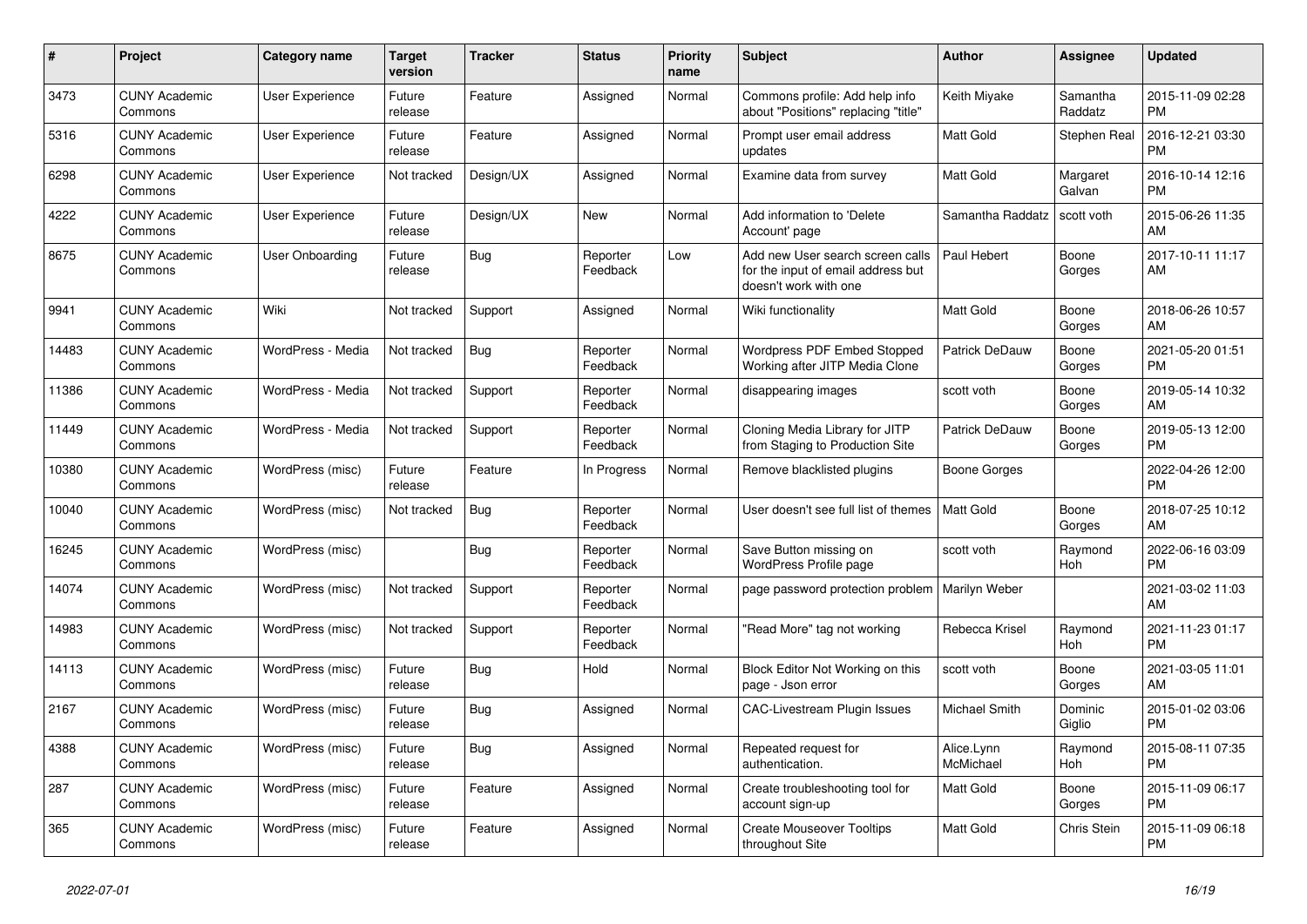| #     | <b>Project</b>                  | Category name            | <b>Target</b><br>version | <b>Tracker</b> | <b>Status</b>        | <b>Priority</b><br>name | <b>Subject</b>                                                                                               | <b>Author</b>    | Assignee            | <b>Updated</b>                |
|-------|---------------------------------|--------------------------|--------------------------|----------------|----------------------|-------------------------|--------------------------------------------------------------------------------------------------------------|------------------|---------------------|-------------------------------|
| 1105  | <b>CUNY Academic</b><br>Commons | WordPress (misc)         | Future<br>release        | Feature        | Assigned             | Normal                  | Rephrase Blog Privacy Options                                                                                | <b>Matt Gold</b> | Samantha<br>Raddatz | 2015-11-09 06:19<br><b>PM</b> |
| 1508  | <b>CUNY Academic</b><br>Commons | WordPress (misc)         | Future<br>release        | Feature        | Assigned             | Normal                  | Share login cookies across<br>mapped domains                                                                 | Boone Gorges     | Boone<br>Gorges     | 2012-07-02 12:12<br><b>PM</b> |
| 3759  | <b>CUNY Academic</b><br>Commons | WordPress (misc)         | Future<br>release        | Feature        | Assigned             | Normal                  | Review Interface for Adding Users<br>to Blogs                                                                | <b>Matt Gold</b> | Boone<br>Gorges     | 2015-03-24 05:52<br><b>PM</b> |
| 636   | <b>CUNY Academic</b><br>Commons | WordPress (misc)         | Not tracked              | Support        | Assigned             | Normal                  | Create Lynda.com-like Table of<br><b>Contents for Prospective Tutorial</b><br>Screencasts                    | <b>Matt Gold</b> | scott voth          | 2016-02-23 03:12<br><b>PM</b> |
| 2175  | <b>CUNY Academic</b><br>Commons | WordPress (misc)         | Not tracked              | Support        | Assigned             | Normal                  | Subscibe 2 vs. Jetpack<br>subscription options                                                               | local admin      | Matt Gold           | 2016-01-26 04:58<br><b>PM</b> |
| 6755  | <b>CUNY Academic</b><br>Commons | WordPress (misc)         | Future<br>release        | Bug            | <b>New</b>           | Normal                  | Cannot Deactivate Plugin                                                                                     | Laura Kane       |                     | 2016-11-16 01:12<br><b>PM</b> |
| 9346  | <b>CUNY Academic</b><br>Commons | WordPress (misc)         | Not tracked              | Bug            | <b>New</b>           | Normal                  | Clone cetls.bmcc.cuny.edu for<br>development                                                                 | Owen Roberts     | Raymond<br>Hoh      | 2018-03-06 05:35<br><b>PM</b> |
| 11024 | <b>CUNY Academic</b><br>Commons | WordPress (misc)         | Future<br>release        | <b>Bug</b>     | New                  | Normal                  | Subsites should not show "you<br>should update your .htaccess<br>now" notice after permalink setting<br>save | Boone Gorges     |                     | 2019-01-28 01:35<br><b>PM</b> |
| 16255 | <b>CUNY Academic</b><br>Commons | WordPress (misc)         |                          | <b>Bug</b>     | <b>New</b>           | Normal                  | Need to define 'MULTISITE'<br>constant in wp-config.php                                                      | Raymond Hoh      |                     | 2022-06-19 09:31<br>AM        |
| 3657  | <b>CUNY Academic</b><br>Commons | WordPress (misc)         | Not tracked              | Feature        | <b>New</b>           | Normal                  | Create alert for GC email<br>addresses                                                                       | <b>Matt Gold</b> | Matt Gold           | 2016-04-14 11:29<br><b>PM</b> |
| 6332  | <b>CUNY Academic</b><br>Commons | WordPress (misc)         | Future<br>release        | Feature        | <b>New</b>           | Normal                  | Allow uploaded files to be marked<br>as private in an ad hoc way                                             | Boone Gorges     |                     | 2016-10-17 11:41<br><b>PM</b> |
| 13835 | <b>CUNY Academic</b><br>Commons | WordPress (misc)         | Future<br>release        | Feature        | New                  | Normal                  | Allow OneSearch widget to have<br>'CUNY' as campus                                                           | Boone Gorges     | Boone<br>Gorges     | 2021-11-19 12:39<br><b>PM</b> |
| 11624 | <b>CUNY Academic</b><br>Commons | WordPress (misc)         | Not tracked              | Support        | New                  | Normal                  | Change pages into posts or swap<br>database for a Commons site?                                              | Stephen Klein    | Raymond<br>Hoh      | 2019-07-09 11:04<br>AM        |
| 15767 | <b>CUNY Academic</b><br>Commons | WordPress (misc)         |                          | Support        | <b>New</b>           | Normal                  | Site loading slowly                                                                                          | scott voth       | Boone<br>Gorges     | 2022-04-04 08:56<br><b>PM</b> |
| 11843 | <b>CUNY Academic</b><br>Commons | WordPress (misc)         | Future<br>release        | Design/UX      | <b>New</b>           | Normal                  | Tweaking the Gutenberg Editor<br>Interface                                                                   | Laurie Hurson    |                     | 2022-04-26 12:00<br><b>PM</b> |
| 11649 | <b>CUNY Academic</b><br>Commons | <b>WordPress Plugins</b> | 2.0.3                    | Bug            | In Progress          | Normal                  | CC license displayed on every<br>page                                                                        | Gina Cherry      | Raymond<br>Hoh      | 2022-06-29 11:32<br>AM        |
| 6356  | <b>CUNY Academic</b><br>Commons | <b>WordPress Plugins</b> | Future<br>release        | Bug            | Reporter<br>Feedback | Low                     | Should Subscribe2 be<br>deprecated?                                                                          | Luke Waltzer     |                     | 2017-03-20 12:20<br><b>PM</b> |
| 9289  | <b>CUNY Academic</b><br>Commons | <b>WordPress Plugins</b> | Future<br>release        | Bug            | Reporter<br>Feedback | Normal                  | Email Users Plugin                                                                                           | Laurie Hurson    | Boone<br>Gorges     | 2018-10-24 12:34<br><b>PM</b> |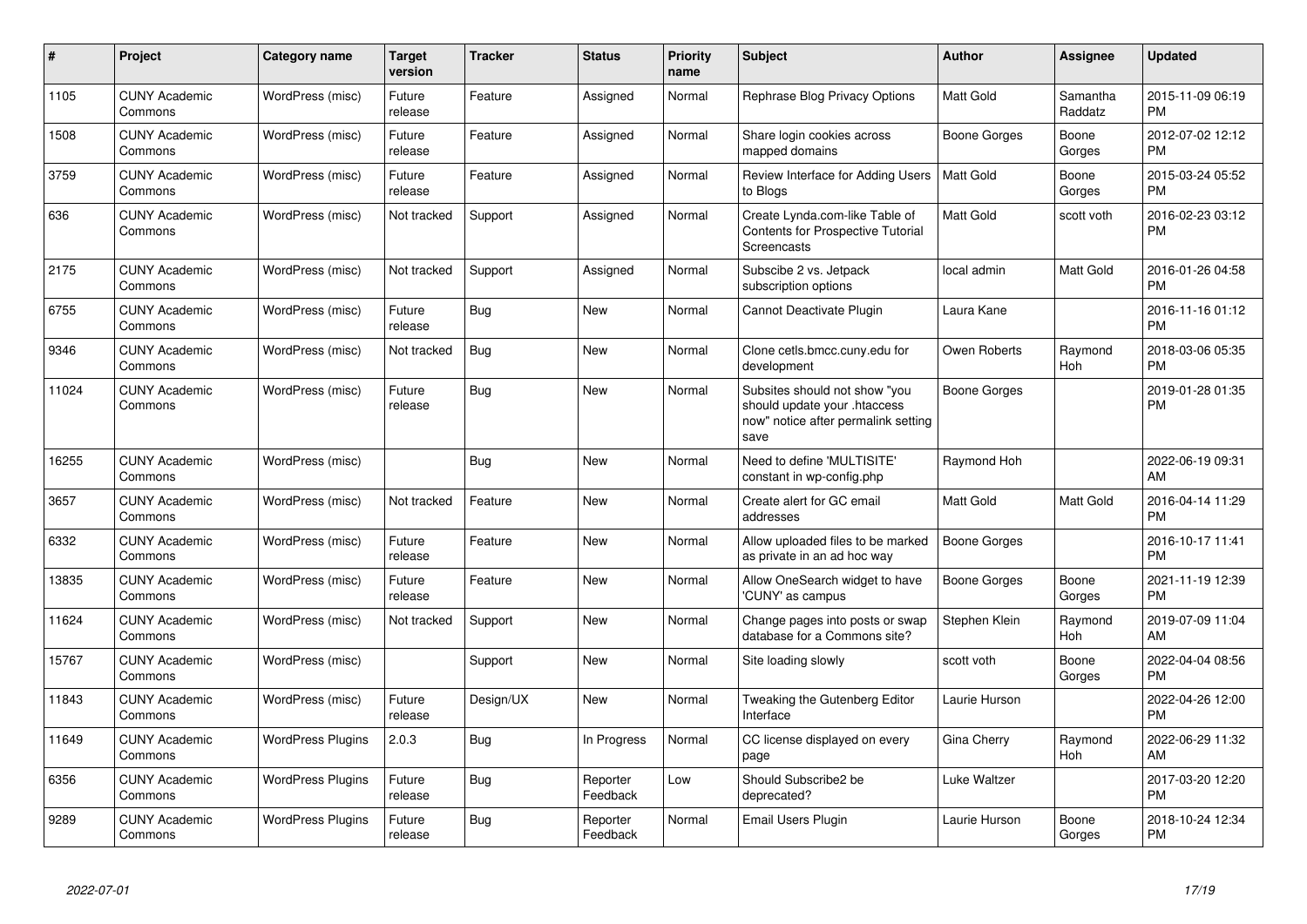| #     | Project                         | <b>Category name</b>     | <b>Target</b><br>version | <b>Tracker</b> | <b>Status</b>        | Priority<br>name | <b>Subject</b>                                                     | <b>Author</b>           | <b>Assignee</b>   | <b>Updated</b>                |
|-------|---------------------------------|--------------------------|--------------------------|----------------|----------------------|------------------|--------------------------------------------------------------------|-------------------------|-------------------|-------------------------------|
| 9515  | <b>CUNY Academic</b><br>Commons | <b>WordPress Plugins</b> | Not tracked              | Bug            | Reporter<br>Feedback | Normal           | Text to Speech plugin - "More<br>Slowly" checkbox not working      | scott voth              | Boone<br>Gorges   | 2018-06-13 02:26<br><b>PM</b> |
| 11120 | <b>CUNY Academic</b><br>Commons | <b>WordPress Plugins</b> | Not tracked              | Bug            | Reporter<br>Feedback | Normal           | Events Manager Events Not<br>Showing Up                            | Mark Webb               |                   | 2019-02-27 04:10<br><b>PM</b> |
| 11415 | <b>CUNY Academic</b><br>Commons | <b>WordPress Plugins</b> | Not tracked              | Bug            | Reporter<br>Feedback | Normal           | Blog Subscriptions in Jetpack                                      | Laurie Hurson           |                   | 2019-05-14 10:34<br>AM        |
| 15516 | <b>CUNY Academic</b><br>Commons | <b>WordPress Plugins</b> |                          | Bug            | Reporter<br>Feedback | Normal           | Can't publish or save draft of post<br>on wordpress.com            | Raffi<br>Khatchadourian | Raymond<br>Hoh    | 2022-03-02 05:52<br><b>PM</b> |
| 9947  | <b>CUNY Academic</b><br>Commons | <b>WordPress Plugins</b> | Future<br>release        | Feature        | Reporter<br>Feedback | Normal           | Install H5P quiz plugin                                            | <b>Matt Gold</b>        | Boone<br>Gorges   | 2018-09-11 11:01<br>AM        |
| 12121 | <b>CUNY Academic</b><br>Commons | <b>WordPress Plugins</b> | 2.0.3                    | Feature        | Reporter<br>Feedback | Normal           | Embedding H5P Iframes on<br><b>Commons Site</b>                    | Laurie Hurson           | Boone<br>Gorges   | 2022-06-29 11:32<br>AM        |
| 5826  | <b>CUNY Academic</b><br>Commons | <b>WordPress Plugins</b> | Future<br>release        | Support        | Reporter<br>Feedback | Normal           | <b>Remove Subscription Options</b><br>plugin from directory        | Sarah Morgano           | Sarah<br>Morgano  | 2016-10-21 04:14<br><b>PM</b> |
| 9211  | <b>CUNY Academic</b><br>Commons | <b>WordPress Plugins</b> | Future<br>release        | Support        | Reporter<br>Feedback | Normal           | Auto-Role Setting in Forum Plugin<br><b>Causing Some Confusion</b> | Luke Waltzer            | Boone<br>Gorges   | 2018-03-13 11:44<br>AM        |
| 11788 | <b>CUNY Academic</b><br>Commons | <b>WordPress Plugins</b> | Future<br>release        | Support        | Reporter<br>Feedback | Normal           | Plugin Request - Browse Aloud                                      | scott voth              |                   | 2019-09-24 08:42<br>AM        |
| 12741 | <b>CUNY Academic</b><br>Commons | <b>WordPress Plugins</b> | Not tracked              | Support        | Reporter<br>Feedback | Normal           | <b>Tableau Public Viz Block</b>                                    | Marilyn Weber           | Raymond<br>Hoh    | 2020-05-12 11:00<br>AM        |
| 3939  | <b>CUNY Academic</b><br>Commons | <b>WordPress Plugins</b> | Future<br>release        | Bug            | Hold                 | Normal           | Activity stream support for<br>Co-Authors Plus plugin              | Raymond Hoh             | Raymond<br>Hoh    | 2015-11-09 06:13<br><b>PM</b> |
| 497   | <b>CUNY Academic</b><br>Commons | <b>WordPress Plugins</b> | Future<br>release        | Feature        | Assigned             | Normal           | Drag and Drop Ordering on<br>Gallery Post Plugin                   | Matt Gold               | Ron Rennick       | 2015-11-09 06:18<br><b>PM</b> |
| 658   | <b>CUNY Academic</b><br>Commons | <b>WordPress Plugins</b> | Future<br>release        | Feature        | Assigned             | Normal           | Rebulid Sitewide Tag Suggestion                                    | <b>Matt Gold</b>        | Boone<br>Gorges   | 2015-01-05 08:47<br><b>PM</b> |
| 1562  | <b>CUNY Academic</b><br>Commons | <b>WordPress Plugins</b> | Future<br>release        | Feature        | Assigned             | Low              | Play with NYT Collaborative<br>Authoring Tool                      | <b>Matt Gold</b>        | Boone<br>Gorges   | 2015-01-05 08:47<br><b>PM</b> |
| 2223  | <b>CUNY Academic</b><br>Commons | <b>WordPress Plugins</b> | Future<br>release        | Feature        | Assigned             | Low              | Add Participad to the CUNY<br><b>Academic Commons</b>              | Matt Gold               | Boone<br>Gorges   | 2014-09-17 10:03<br><b>PM</b> |
| 13946 | <b>CUNY Academic</b><br>Commons | <b>WordPress Plugins</b> | 2.1.0                    | Support        | Assigned             | Normal           | <b>Custom Embed handler For</b><br>OneDrive files                  | scott voth              | Raymond<br>Hoh    | 2022-05-26 10:46<br>AM        |
| 8078  | <b>CUNY Academic</b><br>Commons | <b>WordPress Plugins</b> | Future<br>release        | System Upgrade | Assigned             | Normal           | <b>CommentPress Updates</b>                                        | Margaret Galvan         | Christian<br>Wach | 2017-05-08 03:49<br><b>PM</b> |
| 3691  | <b>CUNY Academic</b><br>Commons | <b>WordPress Plugins</b> | Future<br>release        | Bug            | New                  | Normal           | <b>WPMU Domain Mapping</b><br>Debugging on cdev                    | Raymond Hoh             | Matt Gold         | 2014-12-12 09:04<br>AM        |
| 9926  | CUNY Academic<br>Commons        | <b>WordPress Plugins</b> | Future<br>release        | Bug            | <b>New</b>           | Normal           | twitter-mentions-as-comments<br>cron jobs can run long             | Boone Gorges            | Boone<br>Gorges   | 2018-10-24 12:34<br><b>PM</b> |